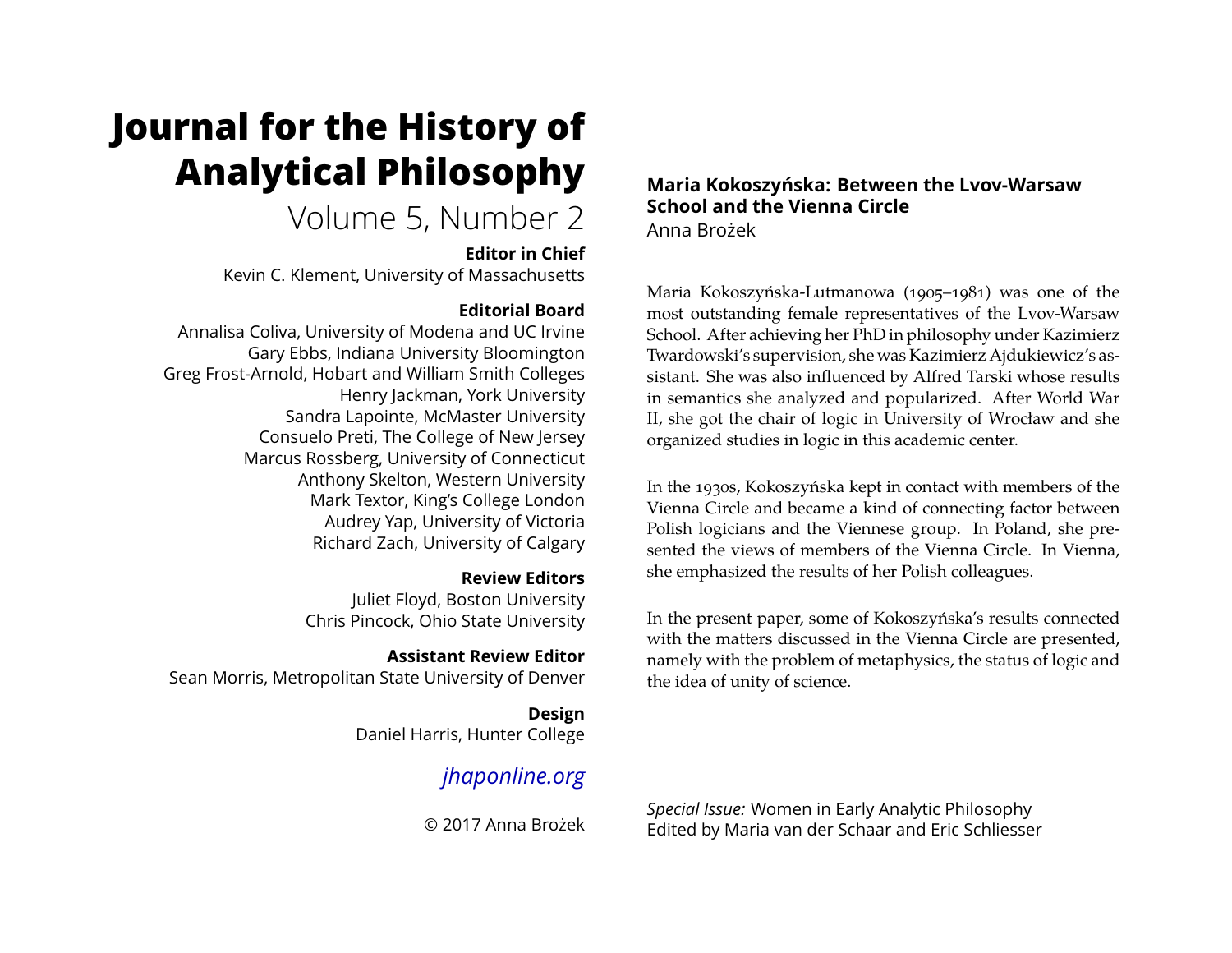# **Maria Kokoszyńska: Between the Lvov-Warsaw School and the Vienna Circle**

Anna Brożek

#### **1. Introductory Remarks**

Maria Kokoszyńska was a Polish logician and philosopher of science, one of the female members of the Lvov-Warsaw School. Kokoszyńska may be called 'an ambassador of the Vienna Circle in Poland' and—maybe to a greater degree—an 'ambassador of the Lvov-Warsaw School in Vienna' (or, speaking more broadly, in Western Europe).<sup>[1](#page-1-0)</sup> In Poland, she presented the views of the Vienna Circle (below 'VC'), discussed its strong and weak points, and indicated points that are common to both analytic movements. In her papers presented abroad and published in *Erkenntnis*, she reported the results of her colleagues from the Lvov-Warsaw School (below 'LWS'), emphasized that these results may significantly change the evaluation of the VC and that some of the problems discussed in the VC had already been analysed and resolved in Poland. She emphasized the importance of Tarski's semantics and the 'Polish' vision of philosophy and metaphysics (which differed significantly from the 'Viennese' one).

Before going into detail regarding her analyses, let me present some facts about Kokoszyńska's life and her personal connections with representatives of the LWS and of the VC.

Maria Stanisława Kokoszyńska was born on the 6<sup>th</sup> of December, 1905, in Bóbrka near Lvov, and died on the 30<sup>th</sup> of June, 1981, in Wrocław. Between 1923 and 1928, she studied philosophy at the Jan Kazimierz University in Lvov under Kazimierz Twardowski, the founder of the LWS, and Kazimierz Ajdukiewicz, one of main representatives of the School. She also participated in courses in philosophy by Roman Ingarden and in mathematics by Stefan Banach, Stanisław Ruziewicz and Hugo Steinhaus. She belonged to the third generation of the LWS, together with three other female philosophers: Daniela Tennerówna-Gromska, Izydora Dambska and Seweryna Łuszczewska-Romahnowa.

Among the philosophers of the School that influenced her to the greatest degree were the aforementioned Twardowski, Ajdukiewicz and, from the thirties on, also Alfred Tarski. Twardowski was the supervisor of Kokoszyńska's doctoral dissertation entitled *Nazwy ogólne i wieloznaczne* [*General and ambiguous names*], defended in 19[2](#page-1-1)8.<sup>2</sup> Her cooperation with Ajdukiewicz became closer in 1930 when she became his assistant (he was granted the chair of philosophy in Lvov in  $1928$ ).<sup>[3](#page-1-2)</sup> She was probably the first person that appreciated the philosophical significance of Tarski's definition of truth for formal languages. She developed Tarski's results in semantics and helped to popularize them.[4](#page-1-3)

At the end of her studies, Kokoszyńska visited Cambridge and met Wittgenstein there. In the thirties, she was part of the

<span id="page-1-0"></span><sup>1</sup>Tałasiewicz wrote: 'Kokoszyńska became one of the leading polemists of the Lvov-Warsaw School engaged in the debate with logical positivism. She reviewed books and articles of Moritz Schlick and Carnap, Neurath, Hempel etc., kept track of the controversies among them and with the evolution of their standpoint' [\(Tałasiewicz 2001,](#page-17-0) 130).

<span id="page-1-1"></span><sup>2</sup>Twardowski noted in his Diaries: 'November, 22, 1927. In the morning, 2 hours rigorosum of Maria Kokoszyńska—excellent' [\(Twardowski 1999,](#page-18-0) vol. 1, p 334). 'March, 24, 1928. In the morning, I promoted Maria Kokoszyńska' (vol. 2, p. 18). In some biographical sketches of Kokoszyńska, Ajdukiewicz is wrongly indicated as the supervisor of her dissertation (cf. [Feferman 1999;](#page-17-1) [Tałasiewicz 2001\)](#page-17-0).

<span id="page-1-3"></span><span id="page-1-2"></span><sup>3</sup>She was Ajdukiewicz's assistant until 1933 or 1934 (see [Jadacki 2002,](#page-17-2) 150).

<sup>4</sup>For instance, she helped to translate Tarski's article on truth into German, working on it together with Popper (see [Kokoszyńska 1935c\)](#page-14-0). Since the role of Tarski in the further development of logic cannot be exaggerated, the role of Kokoszyńska is sometimes seen through the prism of being Tarski's assistant. Here, I want to present her as an independent and original thinker.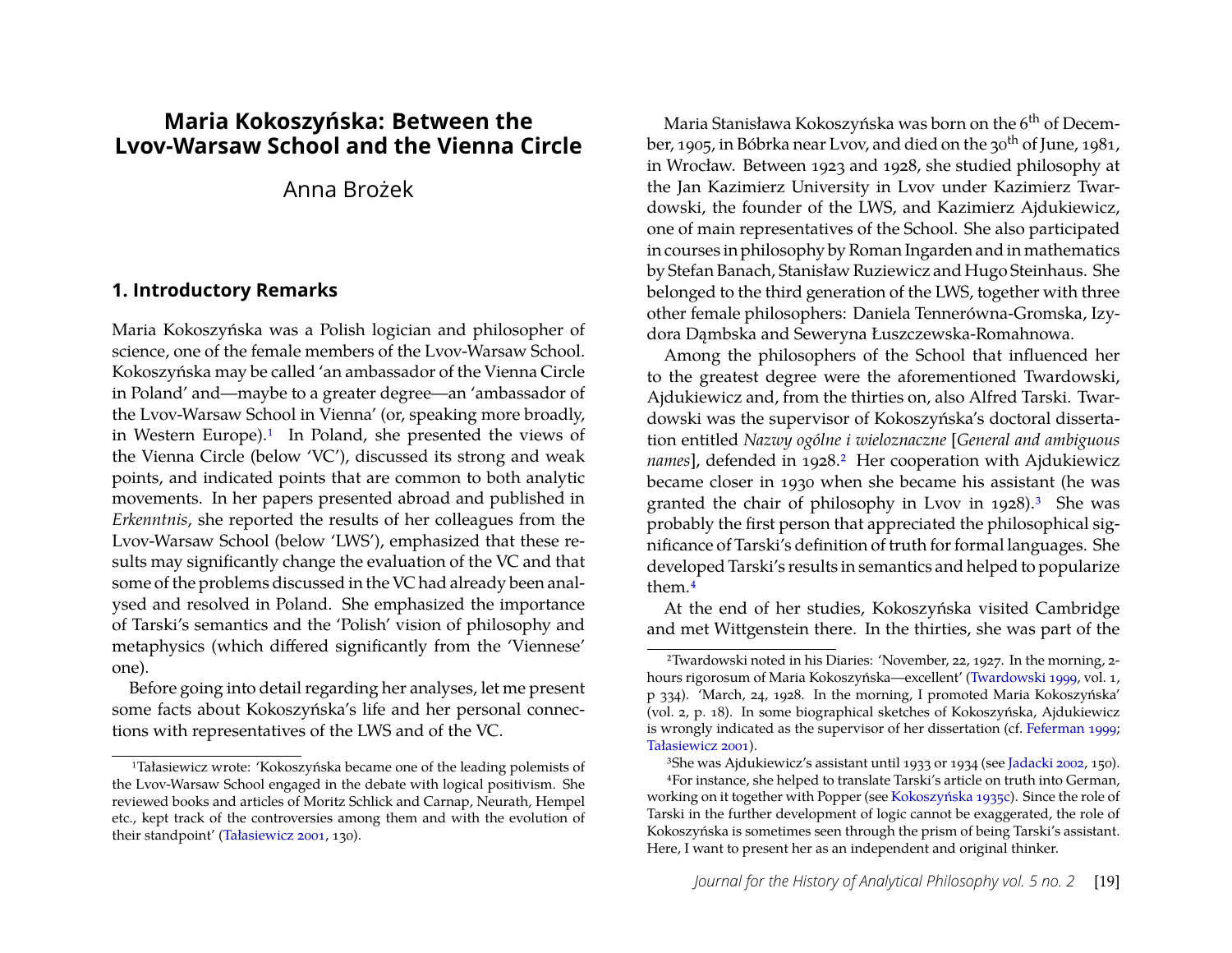group of members of the LWS which came into close contact with philosophers of the VC. In 1934, she took part in the 8<sup>th</sup> International Congress of Philosophy in Prague and in discussions of the pre-conference to the 1<sup>st</sup> International Congress for Unity of Science. Thanks to a scholarship, she spent five months in Vienna (from November 1934 to April 193[5](#page-2-0)<sup>5</sup>) and four months in Paris (from May to September 1935; see [Kokoszyńska 1935a\)](#page-14-1). Two days after arriving in Vienna, she wrote to her Lvov mentors and colleagues:<sup>[6](#page-2-1)</sup>

After arriving at the university the next day [22 November], I went to Schlick's lecture (he lectures on logic and the theory of cognition four hours a week). The lecture was a closed whole and concerned the problem of whether intuitive cognition exists and what it consists of. . . . I like the way he lectures. He speaks a little bit carelessly and unemotionally but clearly and with sense of humor....Prof. Schlick, when I presented myself to him after the lecture, invited me for the first meeting of the Circle after over a year of a break

<span id="page-2-1"></span>6[Kokoszyńska](#page-14-2) [\(1934a\)](#page-14-2). The letter, from 23 November, was addressed to Kazimierz Ajdukiewicz, Kazimierz Twardowski and other Lvov philosophers.

which took place the evening of the same day. Of course I attended this meeting.

In Kokoszyńska's letters to Twardowski, she reported this and subsequent meetings of the VC.[7](#page-2-2) She met there, among others, Egon Brunswik, Karl Menger and Friedrich Waismann. From the Prague meeting, she also kept in touch with Rudolf Carnap and, after the conference in Paris, with Otto Neurath.<sup>[8](#page-2-3)</sup>

During her stay in Paris, in September 1935, Kokoszyńska participated in the 1<sup>st</sup> International Congresses for Unity of Science. In the following years, she also took part in the  $2<sup>nd</sup>$ ,  $3<sup>rd</sup>$ and 4th congresses (successively in Copenhagen, Paris and Cambridge). At the latter, she presented the paper 'Bemerkungen über die Einheitswissenschaft'. She also met with representatives of the VC at the  $9<sup>th</sup>$  International Congress of Philosophy in Paris (1936), for which she prepared the paper 'Sur les éléments métaphysiques et empiriques dans la science'.

In 1932, she married Roman Lutman, a lawyer, historian and journalist.[9](#page-2-4) From this moment on, she used the name Kokoszyńska-Lutmanowa, Lutman or Lutman-Kokoszyńska. Kokoszyńska and her husband spent most of the years 1936– 39 and 1945–47 in Katowice (Upper Silesia).[10](#page-2-5) However, she spent World War II in Lvov, working as a secretary in a local insurance company. In 1947, she and her husband moved to Wrocław (Lower Silesia). The same year, she habilitated at Poz-

<span id="page-2-0"></span><sup>5</sup>About a month later, in January 1935, Alfred Tarski came to Vienna on a Rockefeller Fellowship. Since both Kokoszyńska and Tarski were Poles, they knew each other and had similar scientific and extrascientific interests (they both loved mountain climbing), they naturally spent a lot of time together. However, I am not sure whether these are enough arguments for suggesting that they had a love affair, as Feferman and Feferman do: 'Obviously something else was happening. Alfred and Maria were having a full-blown, completely open "affair" that everyone surely knew about, including her husband and his wife' [\(Feferman and Feferman 1999,](#page-17-3) 90). At least, it is not true that 'she [Kokoszyńska] would go with him [Tarski] to Vienna in Winter and Spring of 1935'. Moreover, she went to Paris at the beginning of May and he at the end of August (see [Kokoszyńska 1935c\)](#page-14-0). By the way, spending time in the mountains was very popular among Polish philosophers in the interwar period. For instance, Twardowski went with his family every year to Poronin (near Zakopane) where he met with his students and friends. Leśniewski, Czeżowski and Ajdukiewicz were mountain climbers and they used to go to the mountains with their colleagues. One of Twardowski's favorite students, Bronisław Bandrowski, held trips in the Tatra Mountains, together with her sister and fiancée; during one of such trips he died falling into the abyss.

<span id="page-2-2"></span><sup>7</sup>[Rojszczak](#page-17-4) [\(1998\)](#page-17-4) expresses the opinion that Kokoszyńska's attendance at the VC meetings in fact started the philosophical influence of the VC on the LWS.

<span id="page-2-3"></span><sup>8</sup>They probably met in the congress in Prague (September 1934) for the first time (see [Carnap 1908–1935,](#page-16-0) 1169).

<span id="page-2-4"></span><sup>9</sup>In the letter to Twardowski, she informs him that she decided with her husband that she will work independently for her maintenance; see [Kokoszyńska](#page-14-3) [1935b.](#page-14-3) This attitude at that time was not common in Poland.

<span id="page-2-5"></span><sup>&</sup>lt;sup>10</sup>In 1928–30, Roman Lutman took part in the work of the Sejm Śląski [Silesian Parlament] in Katowice. Then he was appointed secretary of the Instytut Bałtycki [Baltic Institute] in Toruń. In 1934 he came back to Katowice and got the position of director of the Instytut Śląski [Silesian Institute].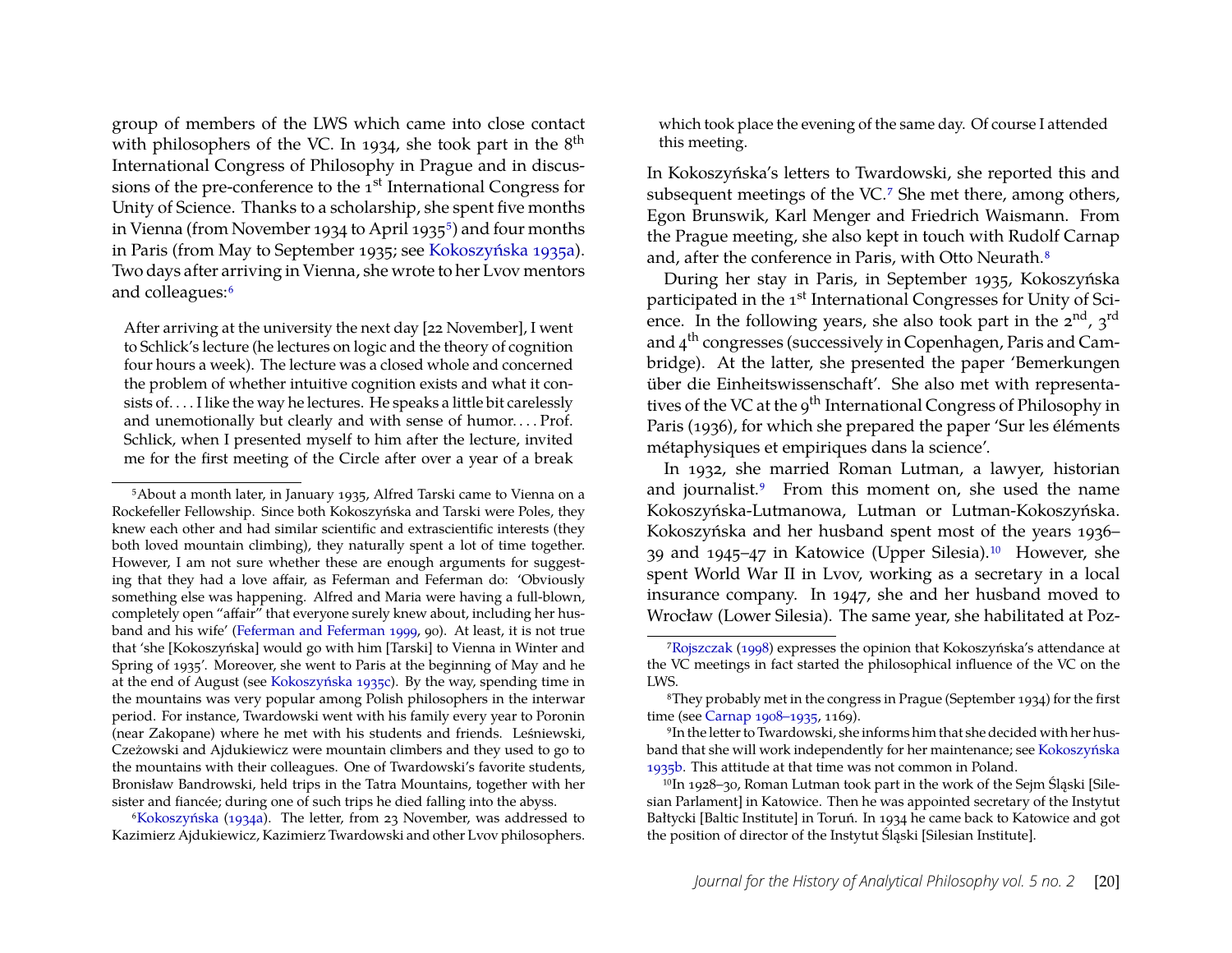nań University on the basis of the thesis *W sprawie względności i bezwzgl˛edności prawdy* [*On the relativity and absoluteness of truth*]. The following year, she started to work at Wrocław University. She was invited there by Henryk Mehlberg who was the chair of logic in Wrocław for a short time (he emigrated to Canada in 1949). She became an ordinary professor in 1951. From 1950 to 1976, Kokoszyńska held the Chair of Logic and Methodology of Science in Wrocław; in fact she organized teaching and research in logic and the philosophy of science in this academic center. During 1951–54, she was the dean of the Faculty of Philosophy, and during 1955–58, she was the vice-chancellor of the University.

Out of five scholars who prepared doctoral dissertations under the supervision of Kokoszyńska, three are of international reputation. These are Tadeusz Kubiński (PhD 1952), Witold A. Pogorzelski (PhD 1960) and Ryszard Wójcicki (PhD 1962).

#### **2. The Lvov-Warsaw School and the Vienna Circle**

Of these two groups—the LWS and the VC—the first is much less known. That is why I feel obliged to generally characterize the school and its relations with its Viennese partner.<sup>[11](#page-3-0)</sup>

The LWS is the greatest Polish school of philosophy (so far) and an important branch of analytic philosophy. It came into existence in Lvov, after Kazimierz Twardowski, a student of Franz Brentano, came there from Vienna in 1895. It was Twardowski's personality and charisma which made the rise of the School possible; another fact was that he had many talented students who developed his ideas in many directions. Over 20 of Twardowski's students later became full professors (of philosophy and other disciplines). Their influence on Polish philosophy and humanities cannot be overestimated. The school originated in Lvov. In 1915, when the Polish university was reopened in Warsaw, Jan Łukasiewicz, one of Twardowski's students and a brilliant logician, was appointed to the chair of logic. Soon, other members of the school joined him in Warsaw: Kazimierz Kotarbiński (philosophy), Stanisław Leśniewski (logic), Władysław Tatarkiewicz (history of philosophy), Władysław Witwicki (psychology). In this way, two cities, Lvov and Warsaw, became the school's center. However, the LWS spread into other scientific centers as well: Twardowski's students—and students of his students—worked also in Cracow (Zygmunt Zawirski), Poznań (Kazimierz Ajdukiewicz), and Vilna (Tadeusz Czeżowski) and, after the World War II, also in Łódź, Toruń and Wrocław.

A philosophical school is usually characterized by some shared views. This is not the case with the LWS. Members of the School were very varied from the point of view of philosophical positions, as well as with respect to political convictions, attitudes towards religion, nationality, etc. They counted among them nominalists and realists, priests and atheists, socialists and conservatives, Poles, Ukrainians and Jews. Another characteristic feature of the school is the relatively large amount of talented and original female thinkers. These were, among others, Izydora Dambska, Daniela Tennerówna-Gromska, Janina Kotarbińska, Janina Hosiasson-Lindebaumowa, Maria Kokoszyńska-Lutmanowa and Seweryna Łuszczewska-Rohmanowa.

So, what—besides the common roots in Lvov and Twardowski as a mentor—was the reason for calling such a group 'a school'? The reason was that all members of this group shared a methodological position. This position may be characterized, most generally, by two postulates: the postulate of precision and the pos-tulate of justification.<sup>[12](#page-3-1)</sup> These postulates sound like elements

<span id="page-3-0"></span><sup>11</sup>Recent monographs on the LWS in English are [Brożek, Chybińska, Jadacki](#page-16-1) [and Woleński](#page-16-1) [\(2015\)](#page-16-1), [Coniglione, Poli and Woleński](#page-16-2) [\(1993\)](#page-16-2), [Jadacki](#page-17-5) [\(2009\)](#page-17-5), [Kijania-Placek and Woleński](#page-17-6) [\(1998\)](#page-17-6), [Woleński](#page-18-1) [\(1989a\)](#page-18-1) and [Murawski](#page-17-7) [\(2014\)](#page-17-7). A monograph on the relationship between the LWS and the VC is [Szaniawski](#page-17-8) [\(1989\)](#page-17-8). An interesting notice of the differences between the two groups is [Nagel](#page-17-9) [\(1936\)](#page-17-9).

<span id="page-3-1"></span><sup>&</sup>lt;sup>12</sup>The LWS did not provide any manifest similar to that of the VC. However,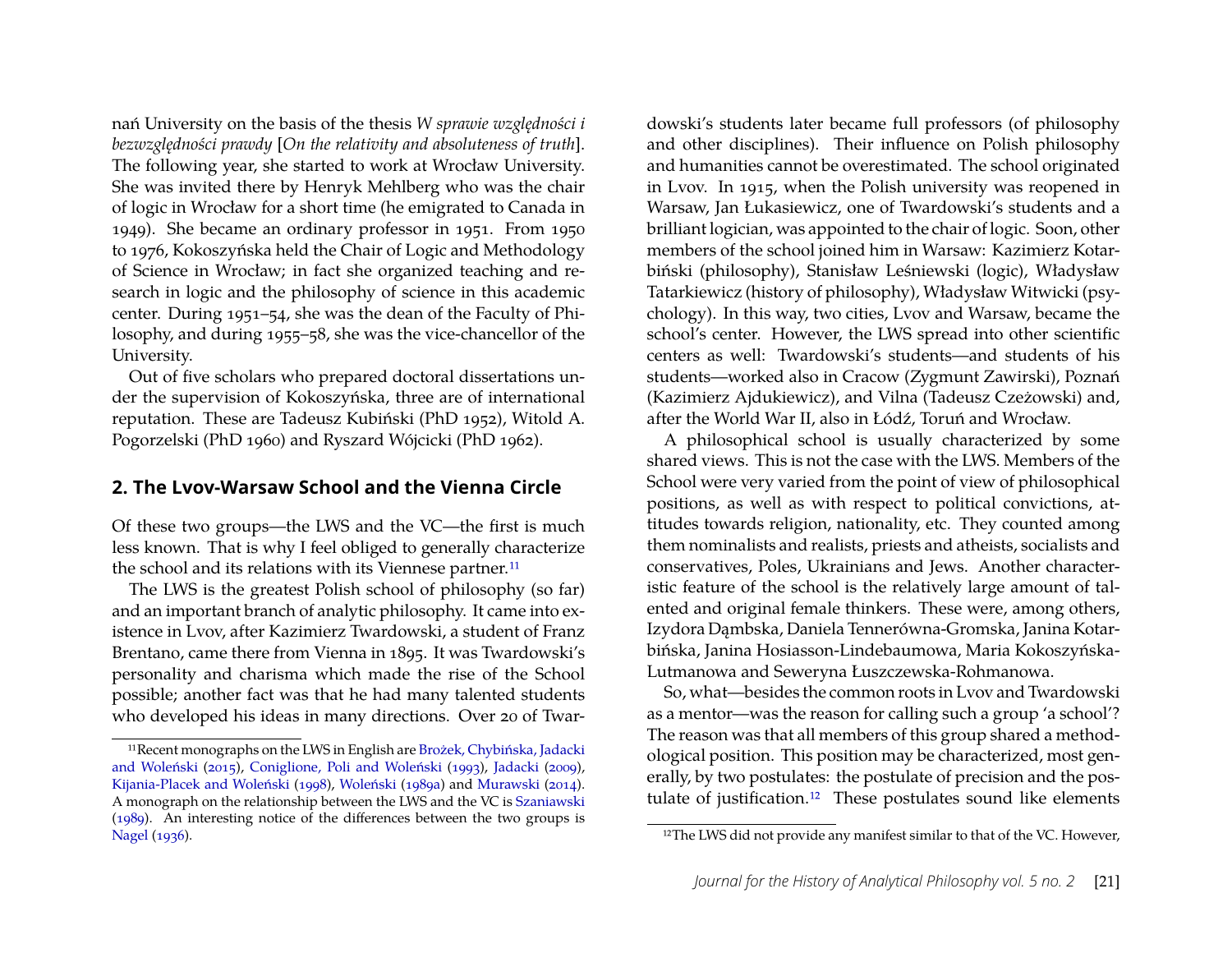of any good work in science. But members of the school took them extremely seriously and carried them into many branches of philosophy.

It is not always stressed<sup>[13](#page-4-0)</sup> that the School, out of the philosophical trunk, had two branches: the psychological and the logical. (The logical is much better known, since Polish logicians have influenced logic broadly; the output of psychologists has had a much less international dimension.) The psychological branch had its origin in Twardowski's approach to philosophy which was Brentanian in spirit. Despite the fact that Twardowski rejected psychologism in the metaphysical meaning of the word, he remained a psychologist in the methodological sense: he was convinced that psychology and logic were basic branches of philosophy and that philosophy consisted in analyzing the content of consciousness. This conviction was accompanied by a postulate to treat philosophy as a strict science in which every thesis should be justified.

The logical branch of the LWS was initiated by Jan Łukasiewicz, who, fascinated by the results of formal logic, proposed the program of making philosophy an axiomatized science. Studies in logic as such initiated by Łukasiewicz bore fruits in the origin of the Polish School of Logic which is a part of the LWS. However, members of the LWS also applied logic to many branches of philosophy: the methodology of sciences, metaphysics, epistemology and ethics.

Kokoszyńska belonged to the logical branch of the LWS, however she held philosophers from the psychological branch in high regard, especially Twardowski, whose results she expressed through the use of modernized, logical tools.

Kokoszyńska's analyses of the ideas which appeared in the works of Schlick, Carnap and Neurath are good testimonies of differences between the VC and the LWS. Before going into some detailed analyses, let me provide a general comparison of the two groups.

Let us start with the period of their activity. Various dates of the beginning of the VC are mentioned in the literature but usually it is claimed that the circle *sensu stricto* was formed in 1924;<sup>[14](#page-4-1)</sup> the manifesto, *Wissenschaftliche Weltauffassung: Der Wiener Kreis* (*The Scientific Conception of the World*), was published in [1929.](#page-17-13) In 1924, the LWS had already existed for almost 30 years: the 1920s and 1930s were its blooming phase.

Schlick's tragic death in 1936 is commonly considered to be the end of the VC; thus the VC 'lived' about twelve years. The LWS has a much longer history. Even according the most 'ascetic' historical view, the LWS persisted up to the beginning of World War II; thus the LWS lived over forty years. Speaking ironically, the only similarity was here that the main cause of decomposition of these two intellectual groups was the outbreak of World War II.

The LWS also had many more members than the VC: there were a dozen or so (the number oscillates around 15 people) members of the VC; there were several dozen members of the LWS. (One may add that among representatives of the VC only one or two were women[15](#page-4-2) whereas in the LWS there were a dozen or so; see [Simons 2017.](#page-17-14))

there are some important papers in which these methodological postulates are expressed. These are [Twardowski](#page-17-10) [\(1904,](#page-17-10) [1919\)](#page-17-11), [Łukasiewicz](#page-17-12) [\(1912\)](#page-17-12), and [Ajdukiewicz](#page-16-3) [\(1935\)](#page-16-3).

<span id="page-4-0"></span><sup>&</sup>lt;sup>13</sup>The psychological branch of the school is omitted both in encyclopedic entries, for instance Woleński (2015), and monographs (including monographs listed in note [11\)](#page-3-0).

<span id="page-4-1"></span><sup>&</sup>lt;sup>14</sup>Take the following passage as an example: 'The Vienna Circle was a group of scientifically trained philosophers and philosophically interested scientists who met under the (nominal) leadership of Moritz Schlick for often weekly discussions of problems in the philosophy of science during academic terms in the years from 1924 to 1936' [\(Uebel 2016\)](#page-18-3).

<span id="page-4-2"></span><sup>15</sup>Neuraths's wife, Olga Hahn-Neurath, and Rose Rand are mentioned here. One may stress here that Rose Rand was born in Lvov and that her PhD concerned the philosophy of a member of the LWS, namely of Tadeusz Kotarbiński.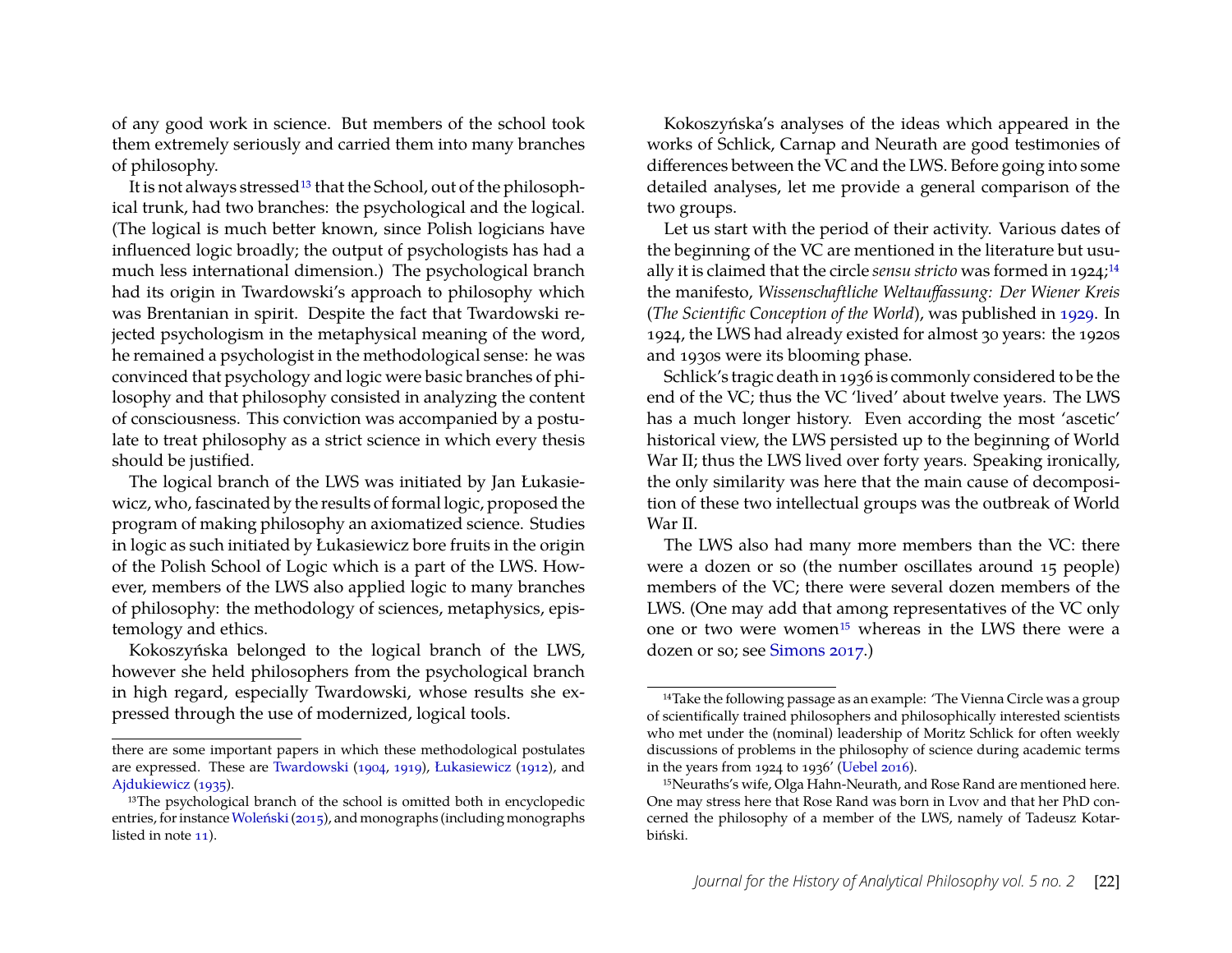Let us now come to the main ideas of these two groups.

The common feature of the LWS was—let us stress it once again—a methodological attitude. Some elements of this attitude, such as making use of logical tools and respect for the results of empirical sciences, were also present in the philosophy of the VC. However, no material theses accepted in the VC[16](#page-5-0) were accepted in Poland. Views of the members of the LWS were diversified, but these words of Polish philosophers—from the middle thirties—speak for themselves:

There are in Poland no absolute adherents of the Vienna Circle. I do not know any Polish philosopher who would have assimilated the material theses of the Vienna Circle. The affinity between some Polish philosophers and the Vienna Circle consists in the similarity of the fundamental methodological attitude and the affinity of the problems analyzed. [\(Ajdukiewicz 1935,](#page-16-3) 151)

Professor Ajdukiewicz was right, writing about logistic antiirrationalism in Poland; he wrote that he did not know any Polish philosopher who would accept the material theses of the Vienna Circle as his own. We are, it seems, too sober to do so. [\(Łukasiewicz](#page-17-15) [1936,](#page-17-15) 233)

Among the most important 'material' differences between the two groups, the attitude towards language, physicalism and the status of metaphysics are listed (cf. [Woleński 1989a,](#page-18-1) 296–301). Despite these differences, there is no doubt that both groups influenced each other. In 1930, Tarski gave three lectures in Vienna. The same year Carnap visited Warsaw. He then wrote in his autobiography:

In private discussions I talked especially with Tarski, Leśniewski and Kotarbiński . . . . Tadeusz Kotarbiński's ideas were related to our physicalism. . . . Both Leśniewski and Kotarbiński had worked

for many years on semantical problems. I expressed my regret that this comprehensive research work . . . was inaccessible to us and to most philosophers in the world, because it was published only in the Polish language, and I pointed out the need for an international language, especially for science. I found that the Polish philosophers had done a great deal of thoroughgoing and fruitful work in the field of logic and its applications to foundation problems, in particular the foundation of mathematics, and in the theory of knowledge and the general theory of language, the results of which were almost unknown to philosophers in other countries. I left Warsaw grateful for many stimulating suggestions and the fruitful exchange of ideas which I had enjoyed. [\(Carnap 1963,](#page-16-4) 30)

Both groups participated in the congresses 'for unified science' organized by the VC; in particular, Polish logicians and philosophers participated in meetings in Prague (1935) and Copenhagen (1936). Moreover, young members of the LWS visited Vienna thanks to scholarships and participated in Schlick's seminars.[17](#page-5-1) One of them was Maria Kokoszyńska.

## **3. Kokoszyńska's Work**

Kokoszyńska was interested in the theory of language and in the methodology of science. In the area of semantics, she provided an interesting analysis of sentential functions, of the concept of analyticity and of the concept of truth. She is known for appreciating the philosophical significance of Tarski's semantic results early on. In the area of the methodology of science, she concentrated on the distinction between deductive and nondeductive sciences, the idea of the unity of the sciences, and on the status of metaphysics.<sup>[18](#page-5-2)</sup>

<span id="page-5-0"></span><sup>16</sup>I am, of course, aware that speaking of 'material theses of the VC' (as a whole) is a simplification. Members of the VC differed in many respects and their positions evolved. However, the 'Manifesto' [\(1929\)](#page-17-13) was signed jointly by Hahn, Neurath and Carnap and it was not only of a methodological character.

<span id="page-5-1"></span><sup>&</sup>lt;sup>17</sup>One of them was another female representative of the LWS, Izydora Dambska. Later, she discussed with Carnap and suggestively argued that the assumption of similarity of sensual impressions is not a necessary assumption of science. See Dambska [\(2016\)](#page-17-16).

<span id="page-5-2"></span><sup>18</sup>Her most important works are listed in [the references section.](#page-14-4)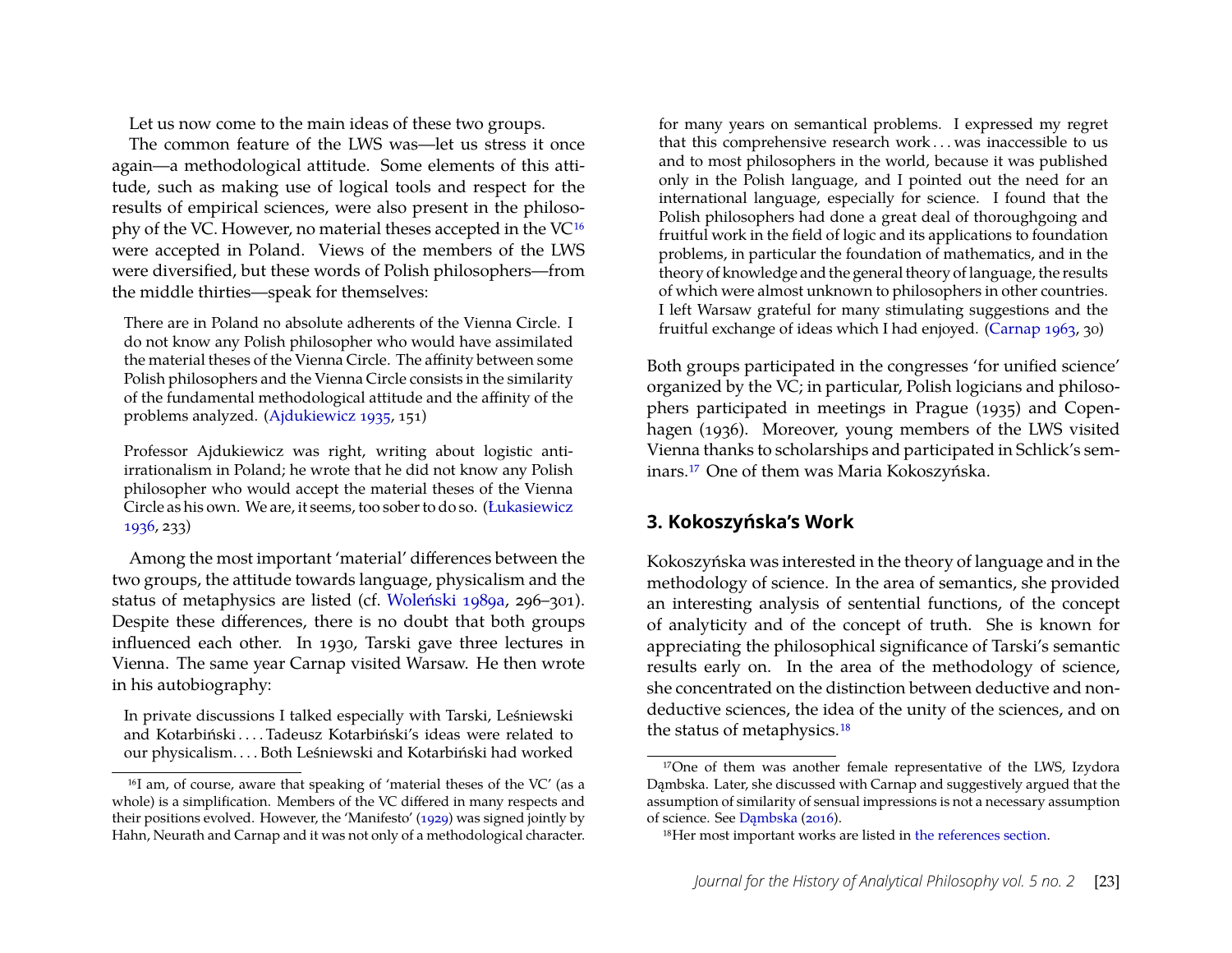Below, I concentrate on those elements of her views that directly refer to the problems discussed in Vienna and show the differences between the VC and the LWS.[19](#page-6-0) Kokoszyńska referred to the works of Carnap, Neurath and Schlick, noting differences between them, aware that the VC was not an ideological unity. Most often, she discussed Carnap's approaches to the problems discussed in Vienna.

I will start from Kokoszyńska's analysis of the relations between metaphysics and science. Generally speaking, Kokoszyńska claimed that a specific attitude of the VC towards metaphysics is connected with a particular understanding of metaphysics which is not the only possible understanding of this discipline.

Secondly, I will reconstruct Kokoszyńska's criticism of the conception of philosophy understood as the logic of science. She argues that the logic of science cannot be limited to syntax.

Finally, I will reconstruct Kokoszyńska's views on the problem of the unity of science. Kokoszyńska provided a detailed analysis of this vaguely formulated issue (distinguishing, among others, descriptive and normative aspects of it) and indicated some methodological difficulties connected with the idea of unity in this context.

#### **4. Kokoszyńska on Metaphysics and Science**[20](#page-6-1)

Rejection of metaphysics as a set of senseless sentences is one of the most characteristic elements of the VC's program. Among sources of this anti-metaphysical attitude, there are Ernst Mach's positivism and a specific interpretation of Wittgenstein's *Tractatus*. The most characteristic manifestation of the VC's attitude towards metaphysics is probably Carnap's paper 'Überwindung der Metaphysik durch logische Analyse der Sprache' (1931). Carnap's thesis is that 'logical analysis reveals the alleged statements of metaphysics to be pseudo-sentences' (61). A pseudo-sentence is a sequence of words that looks similar to sentences *sensu stricto* but is in fact meaningless: it does not express any proposition. There are, according to Carnap, two possible sources of the lack of meaning of pseudo-sentences. Firstly, one of the words of the sequence may be meaningless. Secondly, even if all words in the sequence are meaningful, the sentence may be meaningless because it violates the rules of logical syntax, that is, it has been formulated in a counter-syntactical way.

Let us recap Carnap's characteristics of the meaningfulness of words:

Let "a" be any word and "S(a)" the elementary sentence in which it occurs. Then the sufficient and necessary condition for "a" being meaningful may be given by each of the following formulations, which ultimately say the same thing:

1. The *empirical criteria* for a are known;

2. It has been stipulated from what protocol sentences "S(a)" is *deducible*;

3. The *truth-conditions* for "S(a)" are fixed;

4. The method of *verification* of "S(a)" is known.

[\(Carnap 1931/1957,](#page-16-5) 64–65)

Words that do not fulfill these (equivalent, at least according to Carnap) conditions are meaningless. Carnap gives some examples of such words that appear in metaphysical treatises: 'principle' (in its metaphysical sense), 'God' (in its theological sense), 'the Idea', 'the Absolute', 'the essence', etc. Pseudo-sentences containing similar words occur often in metaphysical treatises but do not have empirical content. Thus, they do not belong to the meaningful language of science.

Carnap's examples of meaninglessness of the second kind are, for instance, 'Caesar is a prime number' and Heidegger's famous 'Das Nichts nichtet'.

<span id="page-6-0"></span><sup>&</sup>lt;sup>19</sup>I omit other areas of her interests, such as the concept of analyticity, the concept of deduction, the concept of truth, etc., which deserve a separate analysis.

<span id="page-6-1"></span><sup>20</sup>Kokoszyńska presents her analyses of this problem in [Kokoszyńska](#page-15-0) [\(1937a\)](#page-15-0) and [\(1938a\)](#page-15-1).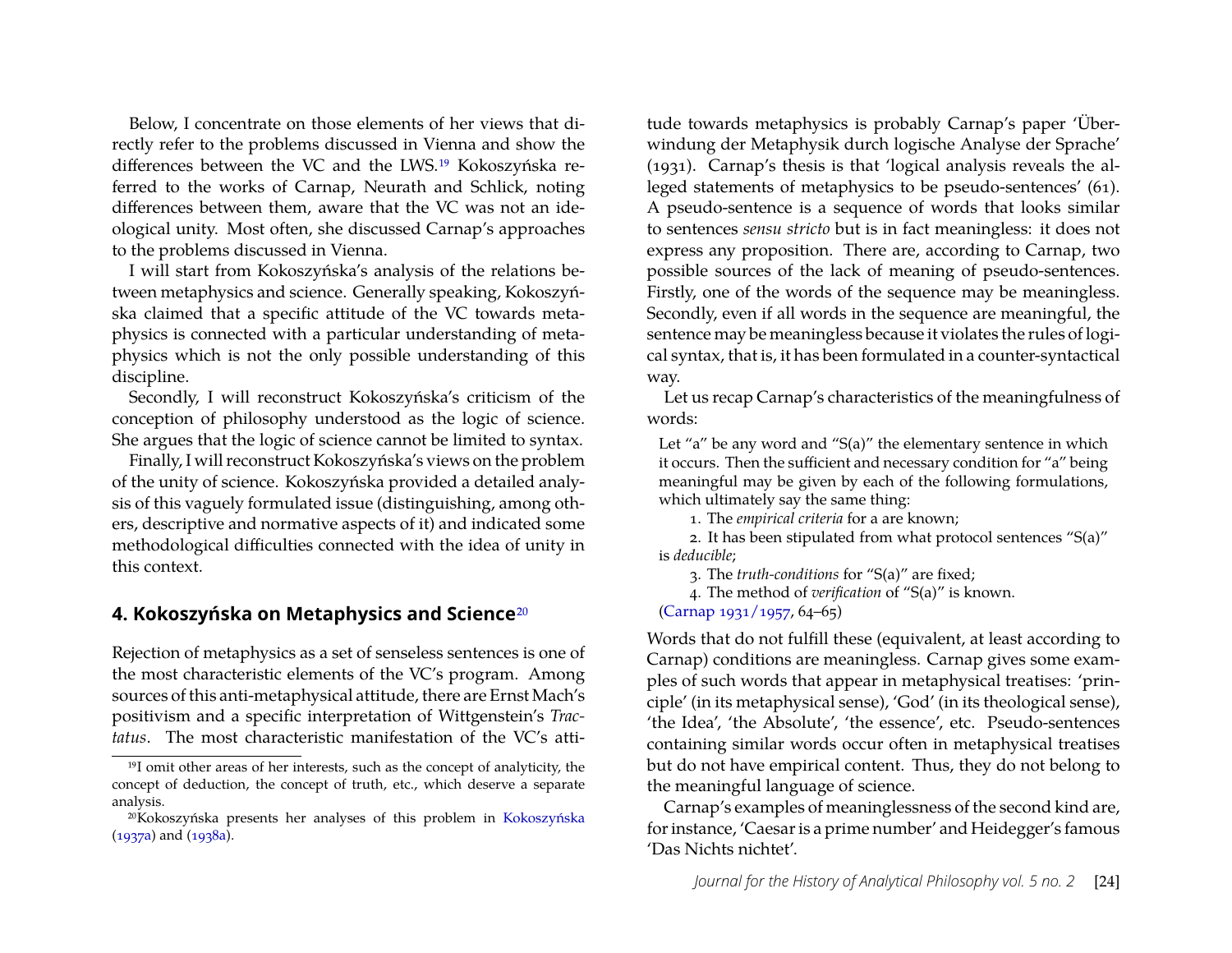Kokoszyńska refers in her papers to the first kind of 'meaninglessness' in the Carnapian sense since she focuses on the empirical content of sentences. By the way, one of Kokoszyńska's mentors, Twardowski (1894), anticipated Carnap's analysis of the term 'nothing' (Twardowski's analysis had, of course, nothing to do with Heidegger; see [van der Schaar 2017.](#page-18-4))

Kokoszyńska [\(1937b,](#page-15-2) [1938a\)](#page-15-1) starts the analysis of the status of metaphysical sentences from a classification of sentences with respect to three factors. She distinguishes (a) determined and undetermined sentences, (b) analytic and synthetic sentences, and finally (c) confirmable and non-confirmable sentences. She characterizes these types of sentences as follows.

In order to accept or refute *determined* (strictly speaking: language-determined) sentences, it is sufficient to compare them with accepted rules of language.[21](#page-7-0) It is not so in the case of *undetermined* sentences. The logical value of *analytic* sentences does not depend on the content of extralogical terms occurring in them. This is so in the case of *synthetic* sentences. *Confirmable* sentences are observational sentences or sentences which follow from observational sentences or entail them. Non-confirmable sentences do not have such a connection to observation.

When we cross these classifications, we get 8 classes of sentences: (1) determined, analytical, confirmable; (2) determined, analytical, non-confirmable; (3) determined, synthetic, confirmable; (4) determined, synthetic, non-confirmable; (5) undetermined, analytical, confirmable; (6) undetermined, analytical, non-confirmable; (7) undetermined, synthetic, confirmable; (8) undetermined, synthetic, non-confirmable.

Some of the distinguished classes are empty, in particular classes  $(2)$ ,  $(4)$ ,  $(5)$  and  $(6)$ , since all determined sentences are confirmable and all undetermined sentences are synthetic. It may sound surprising that Kokoszyńska states that languagedetermined sentences, namely axioms of a given language and their negations, are confirmable. Let us repeat that confirmable sentences follow from observable sentences or entail them. Determined sentences are confirmable, since axioms follow from any observational sentence (or from an infinite set of such sentences) and any observational sentence (or infinite set of such sentences) follows from negations of axioms. This is because axioms follow already from the empty class of sentences (and from observational sentences, in consequence), while the negations of axioms entail all sentences (observational sentences included).[22](#page-7-1)

Undetermined sentences which are confirmable have a socalled empirical content. The case is different for undetermined sentences which are not confirmable: they have no empirical content and no connection to experience. No finite set of observational sentences follow from them and they do not follow from any finite set of sentences.

Classes (1), (3), (7) and (8) are not empty. What sentences do they include?

The class (1) includes axioms (accepted without proofs), theorems (sentences which follow from axioms), and contradictions. These sentences are determined, analytic and confirmable. The class (3) contains, for instance, laws of movement in classical mechanics and definitions through postulates occurring in natural sciences. Kokoszyńska called them 'synthetic *a priori* sentences'[23](#page-7-2) (but she emphasized that she uses this term in a sense

<span id="page-7-0"></span><sup>21</sup>Kokoszyńska accepted the conception of language in which it is composed of  $(1)$  a set of expressions and  $(2)$  a set of rules of forming complex expressions and of transforming one expression into another. She might also have had in mind Ajdukiewicz's conception of meaning [\(Ajdukiewicz 1934\)](#page-16-6).

<span id="page-7-1"></span><sup>22</sup>For instance, the sentence 'Kokoszyńska was a philosopher or Kokoszyńska was not a philosopher', which is a substitution of a tautology and belongs to determined sentences, following from any observational sentence. On the other hand, the sentence 'Some philosophers of the LWS were women' is entailed only by some sentences, like 'Kokoszyńska was a woman (and member of the LWS)', but not, for instance, by the sentence 'Kotarbiński was a man (and member of the LWS)'.

<span id="page-7-2"></span><sup>23</sup>It seems to be surprising that laws of mechanics may be interpreted as *a*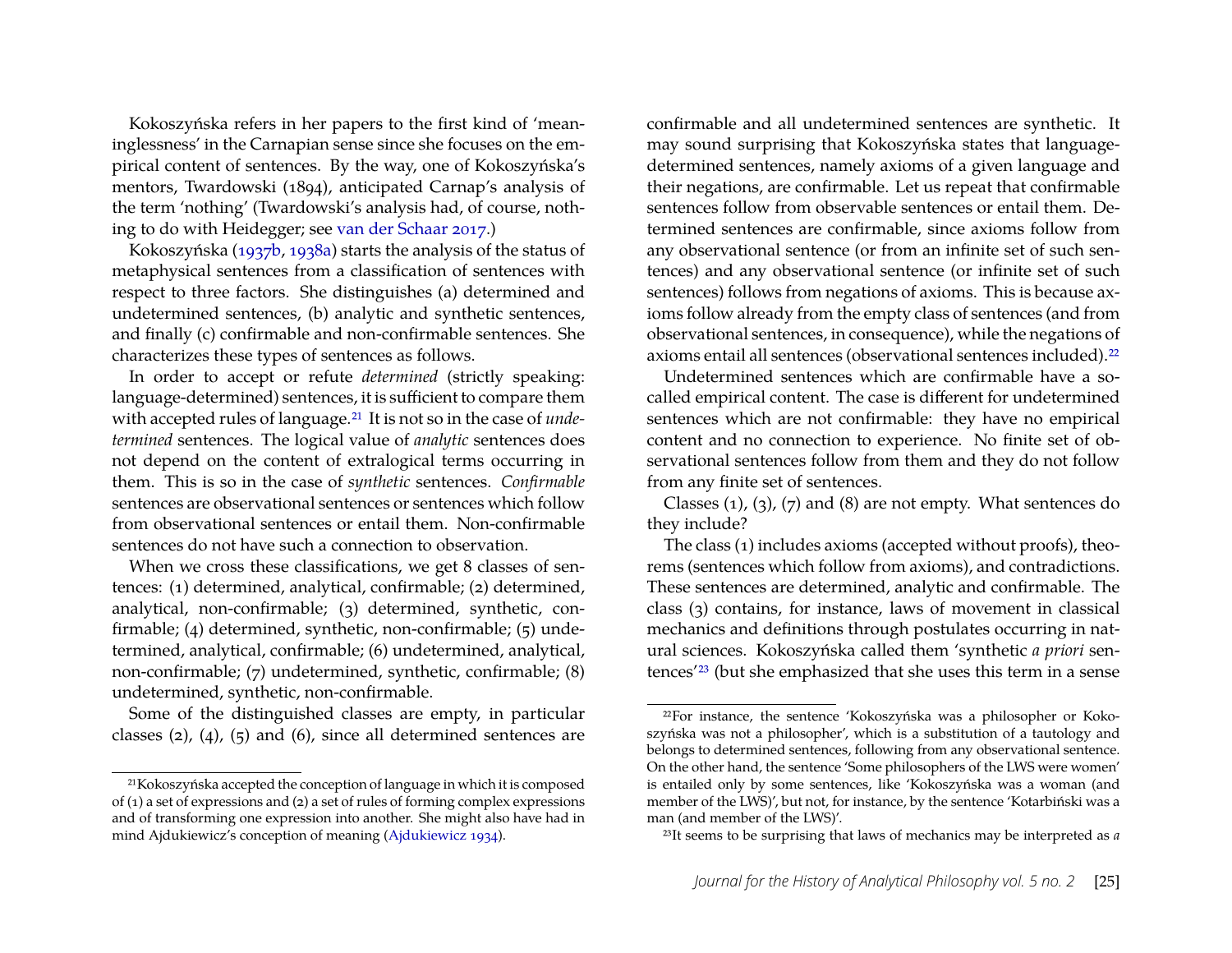different from the Kantian one). The class (3) differs from the class (1) in that in order to accept or refute a sentence of the class (3) one has to understand extralogical terms. The class (7) includes sentences which are observational sentences, their inductive generalizations and hypotheses which have empirically verifiable consequences. They are undetermined, synthetic and confirmable. The class (8) is composed of sentences called by Carnap 'pseudo-sentences'. They are undetermined, synthetic but non-confirmable—they can be neither accepted nor refuted on the basis of the rules of language and they have no connection to experience.

Sentences of metaphysics are often considered to be different from sentences of other disciplines. Kokoszyńska asks what the ground of this difference is and notices that various answers are given to this question.

A. The first possible answer is that metaphysics is composed of sentences of class (7). In this approach, from a methodological point of view, sentences of metaphysics are confirmable as much as sentences of every empirical science. The only difference is that metaphysical sentences are much more general. Kokoszyńska indicates Zygmunt Zawirski, a member of the LWS, as a representative of metaphysics so understood. According to him, metaphysical sentences are generalizations of sentences formulated in particular sciences.

B. Secondly, it is claimed that metaphysics is composed of sentences of type (1) and (3), namely of determined sentences. Metaphysics understood in such a way is either a branch of logic or a separate domain with its own primitive terms and specific axioms. Metaphysical sentences have in such a situation the character of axioms and their consequences. Kokoszyńska emphasizes that this is the conception of metaphysics proposed

*priori* sentences. However, in the spirit of conventionalism, one may say that some laws of physics are treated as principles which are in fact not sensitive to falsification and are sometimes interpreted as definitions.

by Jan Salamucha, Jan Franciszek Drewnowski and Józef Maria Bocheński (from the so-called Cracow Circle, CC; for details see [Bocheński 1989\)](#page-16-7). These philosophers tried to give the form of axiomatic systems to some parts of traditional metaphysics.

C. Finaly, according to members of the VC, metaphysics is composed of sentences of class (8). According to them, metaphysics as a set of non-confirmable sentences is devoid of (empirical) sense and—as a consequence—not interesting from a theoretical point of view. Such sentences are called by them 'pseudo-sentences'.

Kokoszyńska did not give any particular examples of metaphysical sentences of the types (A), (B) and (C). Let us try to analyse some examples of our own.

*Concerning* (A). Let us assume that in physics, there exists a law stating that every physical event has a cause, and in psychology there exists a law stating that every psychological event (act) has a cause. One may generalize these two statements into a more general hypothesis: 'Every event has a cause'. As a generalization of scientific laws, such a sentence is a good example of a sentence belonging to metaphysics of the type (A).

*Concerning* (B). Let us assume now that one wants to prove a thesis that there exists the First Mover. In order to do that, one may interpret it in a certain logical calculus and look for some axioms (which seem obvious) and definitions, from which this thesis may be drawn by the use of rules of transformation accepted in this calculus. This is what members of the CC did with some theses of classical metaphysics. By this procedure, metaphysical sentences like 'There exists the First Mover' become determined sentences, based on some language conventions.

*Concerning* (C). Let us take the thesis 'Things in themselves are unknowable' as an example. Let us assume that this thesis has no empirical content: it may not be inferred from any finite set of observational sentences and no finite set of observational sentences follows from it. Let us also assume that this thesis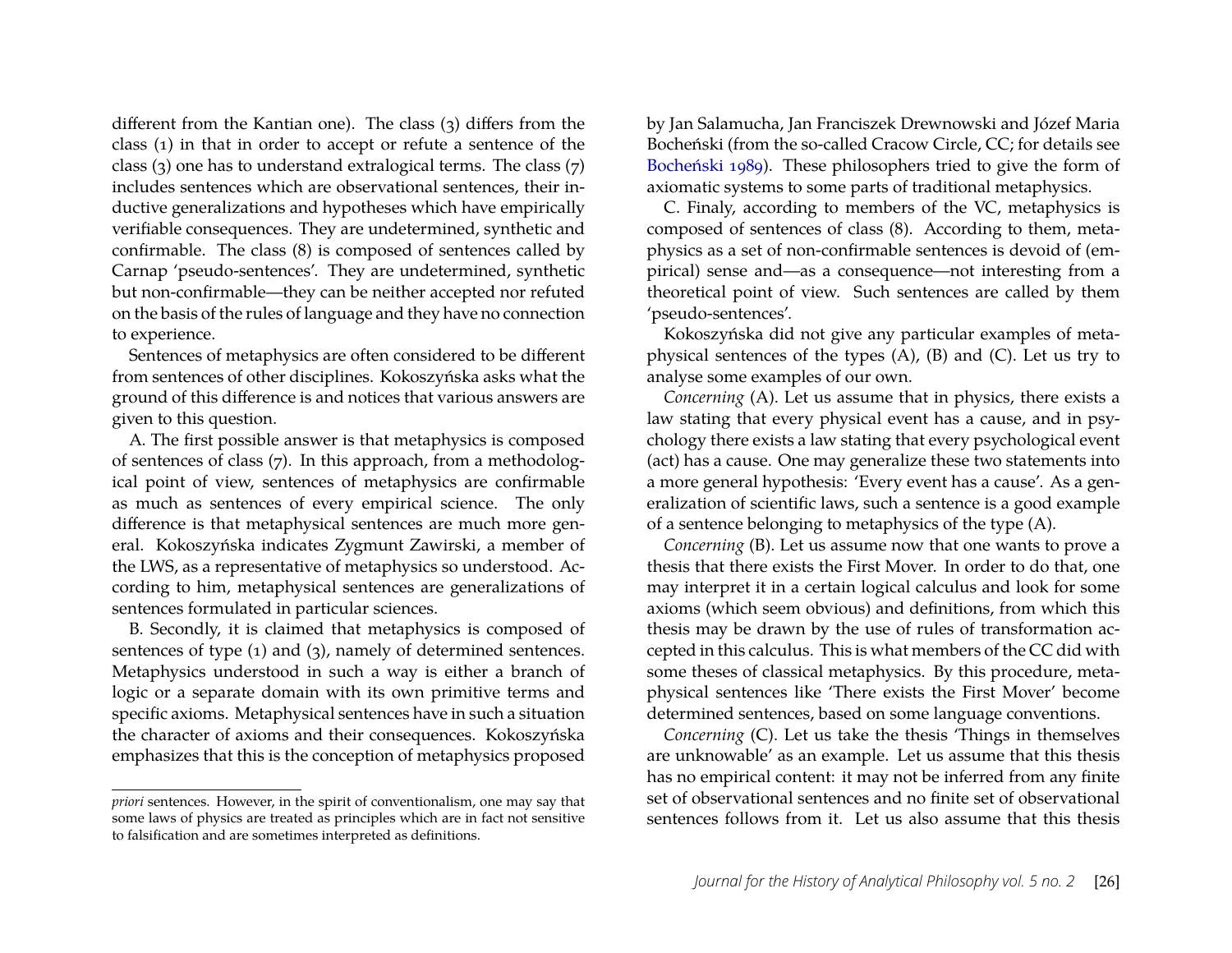may not be proved on the basis of axioms and definitions of our language. In this case, the analysed thesis is undetermined and non-confirmable and it belongs to the metaphysics of the type  $(C).$ 

Now, is metaphysics in the senses (A), (B) and (C) a science? According to Kokoszyńska, there are no reasons for the claim that metaphysics understood as (A) or (B) is not a science. Metaphysical sentences understood as (A) are confirmable (and falsifiable) just as sentences of empirical science are. The only difference is that they are very general, usually accessible empirical data confirm more than one metaphysical hypothesis, and it is not possible to choose between them using rational criteria. Metaphysical sentences understood as (B) also have their place in science: their logical value is guaranteed by appropriate conventions (axioms accepted unconditionally and definitions of some terms, the logical calculus used as a basis for the proof). Only metaphysics understood as (C) may not be counted among the sciences. In this respect, Kokoszyńska agrees with members of the VC. But she stresses that this is not the only possible view of metaphysics.

Moreover, in Kokoszyńska's opinion, the VC's thesis that metaphysical sentences are non-confirmable may be interpreted in two ways: as a tautology (stating that non-confirmable sentences are non-confirmable) or as a postulate to construct an ideal language in which it is impossible to formulate nonconfirmable sentences. She adds that the possibility of formulating non-confirmable sentences may be eliminated from language only by an arbitrary decision.

Kokoszyńska supplements these analyses with some comments on scientific methods and with an original view of science. According to her, there are only two justified methods of accepting theses in science: the method of aprioristic proof and the empiricist method. In practice, scientists often make use of other methods, first of all the dogmatic method which consists in

accepting certain theses with no regard to experience and with no regard to any premises and also not providing these theses with a determined character. Metaphysics in method consists just in dogmatism of various kinds. And there is no place for such a metaphysics in science.

According to Kokoszyńska, the view of science proposed in the VC is too restrictive. She proposes her own vision which is much less restricted and reflects well the tendencies occurring in the LWS. This is her proposal:

[Science] is limited with respect to the methods used to justify theses but it is not limited with respect to the variety of concepts and terms which may be used in it. Such a definition of science may seem to be dangerous, because it does not make any limits for conceptual obscurity in science. But this danger becomes less strong when we notice that this definition foresees strict rules in accepting anything as scientific truth. For this conception speaks the fact that it provides the researcher with some kind of freedom which is necessary to make a progress in science. [\(Kokoszyńska](#page-15-1) [1938a,](#page-15-1) 24)

Generally, Kokoszyńska's analyses are correct. She rightly paid attention to the fact that the Carnapian understanding of metaphysics is not the only one possible. Carnap was, of course, aware that other senses of the term 'metaphysics' exist, in particular that it is sometimes understood as a generalization of the re-sults of various sciences.<sup>[24](#page-9-0)</sup> He limits his analyses to metaphysics understood as attempting to say something beyond experience. When one accepts such a terminological convention, his claim

<span id="page-9-0"></span><sup>24</sup>In a remark to the English translation of his paper, Carnap wrote:

This term ["metaphysics"] is used in this paper, as usually in Europe, for the field of alleged knowledge of the essence of things which transcends the realm of empirically founded, inductive, science. Metaphysics in this sense includes systems like those of Fichte, Schelling, Hegel, Bergson, Heidegger. But it does not include endeavors towards a synthesis and generalization of the results of the various sciences. [\(Carnap 1931/1957,](#page-16-5) 80–81)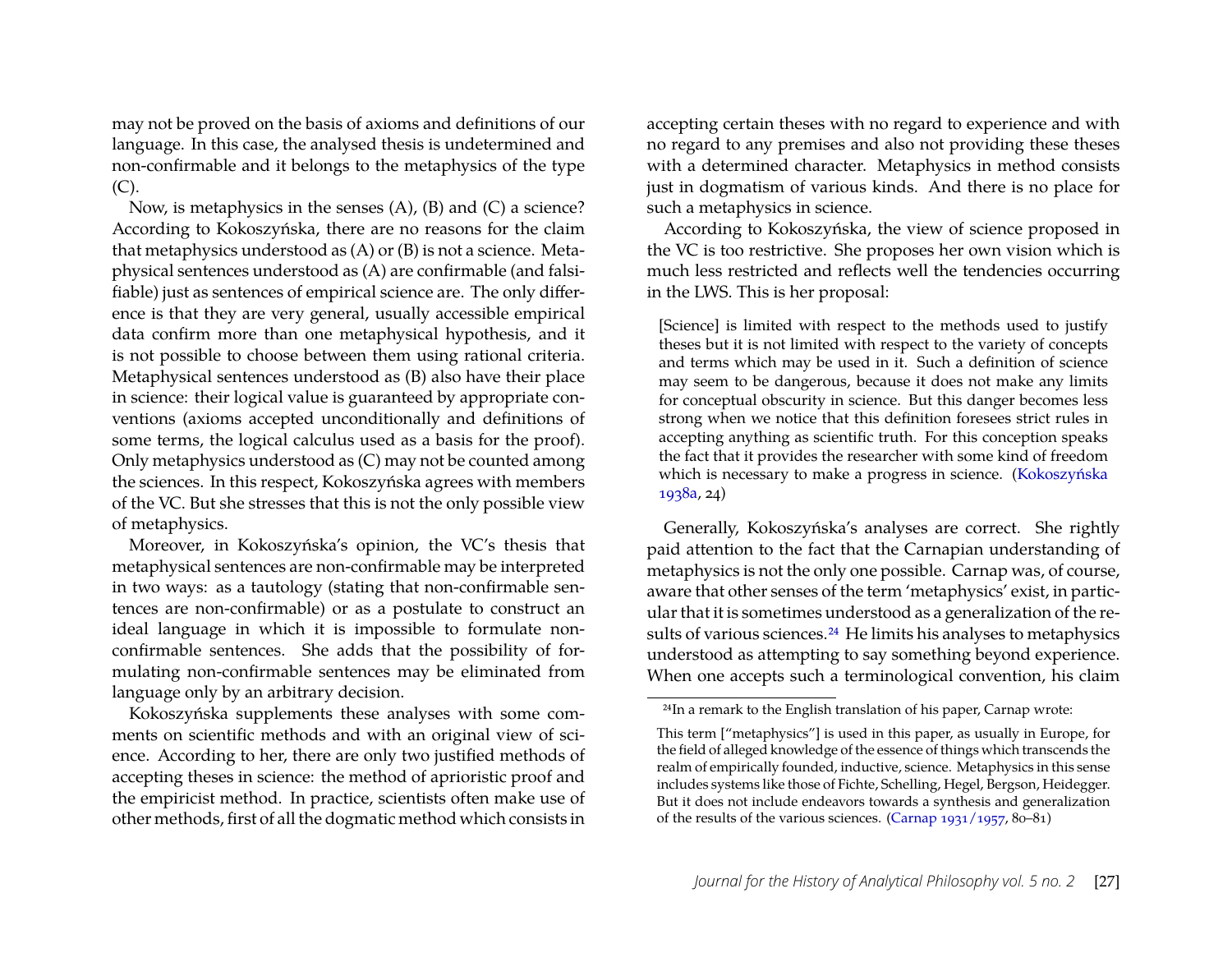that this kind of metaphysics does not say something based on experience in fact looks like a tautology. What Kokoszyńska tried to show was that the anti-metaphysical campaign of the VC was not so destructive to traditional metaphysics as it may seem. She indicates at least two ways of practicing metaphysics that should be accepted as fulfilling the criteria of science.

# **5. The Status of Logic**

Members of the VC considered philosophy to be a logic of science, namely a theory of expressions used in scientific languages and relations between them. Is philosophy so understood a scientific discipline, is it a part of science? If yes, what are its theses and methods?

Kokoszyńska mentions that in the beginning of the development of the VC, this question was answered negatively. In particular, Schlick denied that the philosophy practised by him was a science: it aimed at an explanation of scientific theses but it cannot be expressed in a system of such theses. The situation changed after Carnap published his *Die logische Syntax der Sprache*. Kokoszynska wrote:

The turning point was Carnap's *Die logische Syntax der Sprache*, referring to the works of Hilbert as well as some Polish logicians, in particular of Ajdukiewicz, Leśniewski, Łukasiewicz and Tarski. Carnap tried to justify the thesis that the logic of knowledge has a certain right to be called a science and that theses of logic may aspire to the status of scientific claims: science, to which all logic of knowledge, and the whole of philosophy in the sense of the Vienna Circle, may be reduced, is—according to Carnap—the theory of scientific language, called by him a logical syntax of language. [\(Kokoszyńska 1937a,](#page-15-0) 153)

Kokoszyńska presents Carnap's idea of a formal language, pointing out the fact that this conception meets with difficulties when it comes to the concept of truth. She writes: 'Generally semantic concepts obstruct here' [\(Kokoszyńska 1937a,](#page-15-0) 156). In

Kokoszyńska's opinion, the concepts of truth, reference, etc., are satisfactorily explicated by Tarski. She emphasized that Tarski's semantic results (which are, as Kokoszyńska emphasized, older than Carnap's book) are an important complement to Carnap's results.

Summarizing, Kokoszyńska writes:

In the light of these comments, the question 'Is the logic of knowledge a science?', which was interesting for members of the VC, has to be resolved positively. However, it should be stressed that it is impossible to reduce the whole of logic to the logical syntax of language, which was, according to Carnap, a purely formal science. [\(Kokoszyńska 1937a,](#page-15-0) 156)

It must be stressed that 'purely formal' means here 'noninterpreted'. The point is that besides syntactic problems, according to Kokoszyńska, the logic of knowledge should include also the (formalized) theory of semantic issues. Further development of logic in the 20<sup>th</sup> century showed that Kokoszyńska was right here.

## **6. Unified Science**<sup>[25](#page-10-0)</sup>

The idea of the unity of science was one of the most important parts of the program of the VC and was present in the VC from the very beginning. It was Neurath and Carnap who stressed its importance to the greatest degree. Neurath focused on it from the perspective of the social sciences. This interest later evolved into the idea of an encyclopaedia of unified science. Carnap, on the other hand, tried to clarify the issue and provide formal tools to make its realisation possible.

The idea of the unity of science appeared also in the VC's manifesto:

We have characterised the *scientific world-conception* essentially by *two features*. *First* it is *empiricist and positivist*: there is knowledge

<span id="page-10-0"></span><sup>25</sup>This issue is analyzed by Kokoszyńska in [\(1937a\)](#page-15-0), [\(1938b\)](#page-15-3) and [\(1973a\)](#page-15-4).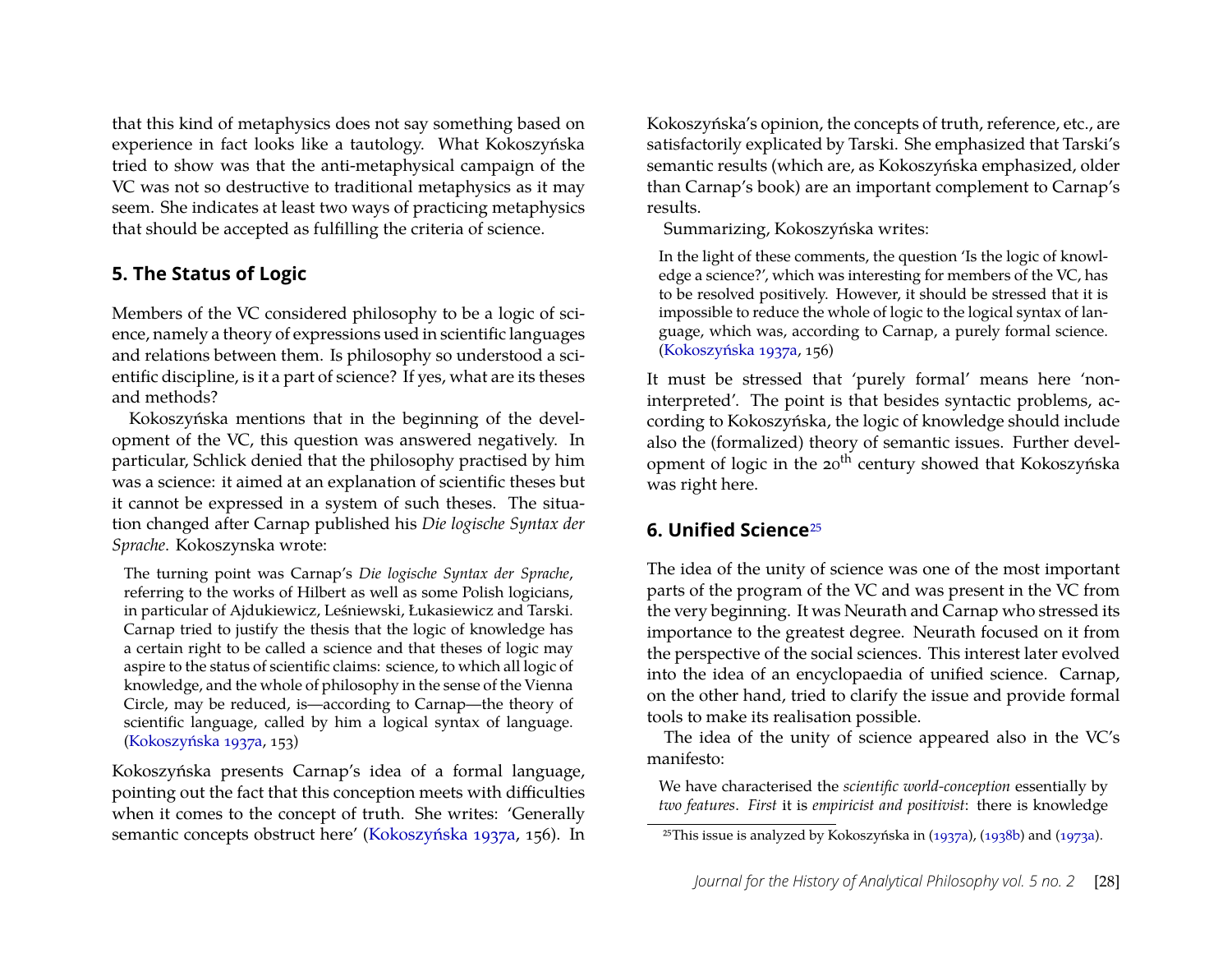only from experience, which rests on what is immediately given. This sets the limits for the content of legitimate science. *Second*, the scientific world-conception is marked by application of a certain method, namely *logical analysis*. The aim of scientific effort is to reach the goal, unified science, by applying logical analysis to the empirical material. Since the meaning of every statement of science must be statable by reduction to a statement about the given, likewise the meaning of any concept, whatever branch of science it may belong to, must be statable by step-wise reduction to other concepts, down to the concepts of the lowest level which refer directly to the given. If such an analysis were carried through for all concepts, they would thus be ordered into a reductive system, a 'constitutive system'. Investigations towards such a constitutive system, the 'constitutive theory', thus form the framework within which logical analysis is applied by the scientific world-conception. [\(Hahn, Neurath and Carnap 1929,](#page-17-13) 309)

The unity of science is here presented as the goal of the group. The passage also expresses the belief that science may and should be unified. It seems that, at least at the beginning, members of the VC believed that science may attain terminological, methodological and theoretical unity.

Kokoszyńska noticed that the concept of unity of science appeared in investigations of the VC very often but it was never satisfactorily explicated.[26](#page-11-0) She proposed an explication of the idea of unity of science and presented her reservations to this idea.

She noticed that this idea has two parts: positive and negative. The negative one is once more a consequence of the VC's view of metaphysics:

The denial of cognition in the area of metaphysics, which is proposed in the Vienna Circle, consists not in considering metaphysi-

cal statements false but considering them senseless. . . . Philosophy in the traditional sense of the world, which is identified with metaphysics, is a set of apparent sentences which only appear to refer to something and predicate something, in fact they are not sentences at all. 'There are not sentences outside science'—this is how the negative aspect of the idea of unity of science may be expressed in formal language. [\(Kokoszyńska 1937a,](#page-15-0) 160)

The positive aspect of the idea of the unity of science has, again, many different shades. Firstly, it was formulated as a claim that all sciences have in fact the same object and that this object is *de facto* explored by the same methods:

Objects of different sciences are of the same kind. . . . The method applied is also the same: one infers theorems by some simple sentences of an empirical character. History which ultimately refers to its sources does not differ in this respect from physics. [\(Kokoszyńska 1937a,](#page-15-0) 159)

In Kokoszyńska's opinion, the thesis that all sciences have the same object is paradoxical. However, she admits that the positive aspect of the idea of the unity of science also has a different, formal formulation:

There is one language such that all scientific terms belonging to it may be defined by terms of this language and all sentences of science may be translated into it.

Every scientific sentence may be expressed by a certain logical or empirical sentence in one and the same language but despite these sentences there are not expressions which may pretend to be true or false. [\(Kokoszyńska 1937a,](#page-15-0) 159)

Carnap was convinced that the language of physics is such a universal language.[27](#page-11-1)

<span id="page-11-0"></span><sup>26</sup>Kokoszyńska noticed it in 1938 but it remained true afterward. After World War II, the discussion on the unity of science had new directions: 'The characteristic feature of the new view of unity was the ideas of consensus and subsequently . . . cross-fertilization. These ideas were instantiated in the emphasis on scientific operations (operationalism) and the creation of warboosted cross-disciplines' [\(Cat 2013\)](#page-16-8).

<span id="page-11-1"></span><sup>&</sup>lt;sup>27</sup>Let us mention that according to Tadeusz Kotarbiński  $(1929)$ , reistic language fulfils such a function—that is why Carnap saw in reism an idea 'related to physicalism' (see quotation above). According to semantic reism, proposed by Kotarbiński, a sentences is meaningful if the only names occurring in it are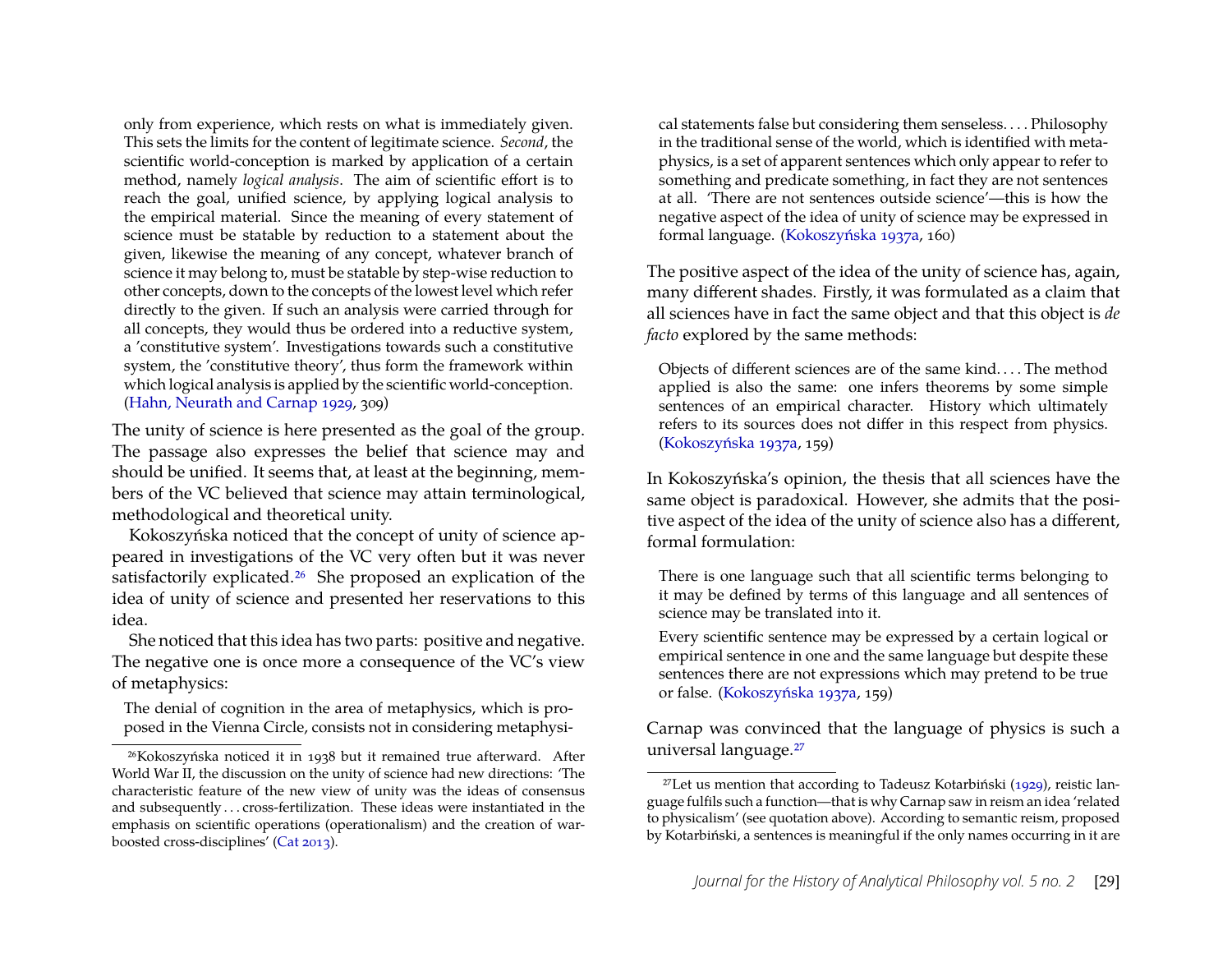Let us now come to Kokoszyńska's criticism of the idea of the unity of sciences. She points to the fact that it is not certain whether the theses of the VC should be understood as theses concerning the existing language or as a 'masked decision that no expressions, except for scientific ones, will be treated as sentences'. Kokoszyńska writes explicitly : 'If this thesis is to be understood as a thesis about the existing language, it certainly would be revealed to be false' [\(Kokoszyńska 1937a,](#page-15-0) 162). So, as a charitable interpreter, Kokoszyńska proposes to treat the idea as a postulate. However, as a postulate, the idea of the unity of science is not a thesis and may not be discussed with respect to its logical value.

A positive thesis of the unity of science should be, according to Kokoszyńska, treated as a claim concerning the existing language, since:

By claiming that all scientific knowledge may be expressed only by empirical and logical sentences in one language, logical positivists pretend to refer to factually occurring dependencies between scientific concepts and theses. [\(Kokoszyńska 1937a,](#page-15-0) 162)

According to Kokoszyńska, the question of whether all scientific concepts are explicable on the ground of physics is by no means resolved, so the thesis of the VC may only be understood as a hypothesis, an anticipation of future results.

Kokoszyńska was convinced that the most doubtful element of the idea of the unity of science is the claim that all scientific sentences may be expressed in only one language. That such a claim is false was easily shown already by semantic analyses proposed in the LWS: in order to define even the simplest semantic concepts, one needs a *metalanguage* which is something different from the object language.

These [semantic] concepts, or in particular problems and theorems in which these concepts occur, are by no means a part of our knowledge. Whichever language we take, we are not able to express problems concerning this language in this language without falling into contradiction. The conviction of the possibility of closing of all science in one language has to be considered false. [\(Kokoszyńska 1937a,](#page-15-0) 163)

Summarizing, Kokoszyńska writes that the positive thesis of supporters of the unity of science in the first interpretation has to be treated as unjustified, and in the second interpretation as simply false.

Kokoszyńska's analysis of the slogan 'unity of science' was based mainly on Carnap's papers. In discussion with Kokoszyńska, Neurath [\(1938\)](#page-17-18) noted that her interpretation of this idea is not the only one and that it is also not the most important one. According to him, by the use of the expression 'unity of science', members of the VC tried to show reducibility connections between sciences. It is well known that Neurath's interpretation of the idea of unity of science was different from Carnap's and that also Carnap's position evolved from the postulate of the unity of science to the analysis of the problem of reduction (of one science to another; see [Creath 1996\)](#page-17-19).

How should we evaluate Kokoszyńska's analysis? On the one hand, she is obviously right that when we want to speak about an object-science *O*-*S*, we should use a metalanguage; thus our statements concerning statements of *O*-*S* should create a certain meta-science *M*-*S* with respect to *O*-*S*. Of course, this *M*-*S* can be neither a proper part of *O*-*S*, nor identical with *O*-*S*. On the other hand, I am convinced that the intention of the members of the VC was to construct one object-science, and they would probably agree that for such a unified object-science we need a

names of things (such sentences are reistic sentences) or it may be paraphrased into such a sentence. Names of abstracta (properties, relations, processes, states of affairs etc.) are called 'onomatoids' and are not allowed in reistic language. For instance, the sentence 'The redness of this rose is intense', in which an onomatoid 'redness' occurs, is meaningful only because it may be paraphrased into 'This rose is intensively red'. One of the main methodological problems of reism is the problem of justification of a determined paraphrase.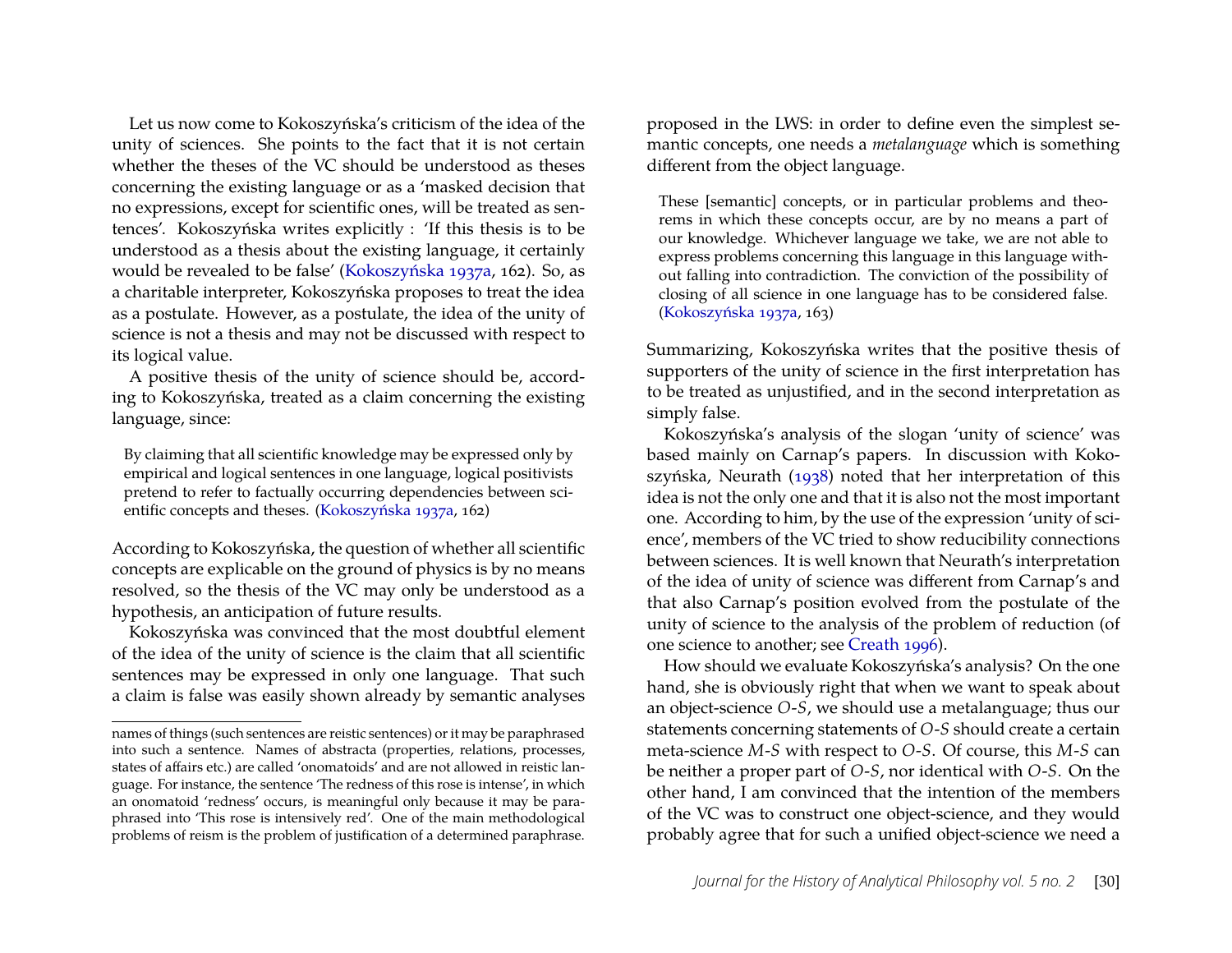separate (probably singular?) meta-science. What is interesting, the idea of the unity of science gradually lost its central place in investigations of the members of the VC, and they changed its originally radical meaning.[28](#page-13-0)

#### **7. Final Remarks**

Analysis of Kokoszyńska's works serves as evidence of the fact that she was a typical representative of the LWS. She starts her paper with precise conceptual distinctions, proposes logical analyses of the discussed problems and analyses different formulations of the investigated theses in order to find the most adequate one. She makes use of the results of formal logic, semantics and methodology. She reconstructs and develops the results of the other representatives of the School, such as Twardowski's refutation of relativism and his classification of sciences, Ajdukiewicz's theory of meaning and analyticity, Tarski's conception of truth for formal languages, Hossiasson's conception of induction, etc.

Her papers are not numerous but do represent the highest methodological standards, and show her command of formal tools as well as her ability to see the essence of problems.

Kokoszyńska's papers also show her deep familiarity with the philosophy of the VC, and that of Carnap in particular. Natural questions arise here: (1) Did Carnap and other philosophers of the VC know Kokoszyńska's results? (2) Could she have influenced members of the VC to some degree?

There is some evidence for a positive answer to question (1). Firstly, Kokoszyńska presented her papers at symposia in which Carnap and other members of the VC took part. For instance, in 1936 she presented her views in the section *L'unité de la science* which also included papers from Carnap, Reichenbach, Rougier, Schlick, Jampoler and Fisher. Secondly, three papers of Kokoszyńska were published in Carnap's journal, *Erkenntnis*. Thirdly, Kokoszyńska corresponded with Carnap and Neurath on problems of their interests.

The answer to question (2) may only be an object of conjecture. However, there are some facts that may support a positive answer. The first fact is that Neurath, under the influence of discussion with Kokoszyńska, expressed his own conception of truth in a more precise way than he did before (see [Mancosu](#page-18-5) [2008\)](#page-18-5). The second fact is that Carnap was gradually changing his position: he accepted the area of semantics as a domain of science and softened his criticism of metaphysics. Kokoszyńska's argumentation could be one of the impulses of this evolution. Let me quote a passage from one of Carnap's letters (from 19 June 1935)[29](#page-13-1) which is a testimony of Carnap's esteem for Kokoszyńska and his gradual inclination towards accepting her (and Tarski's) position:

Mr. TARSKI gave me your manuscript 'About the concept of absolute truth' in Vienna and I have read it with interest. I would consider it very suitable if you would present this essay, or at least its main idea, at the Paris Congress. It may then be published in the proceedings of the Congress. If it is not the case, I would like to publish the essay in *Erkenntnis*.[30](#page-13-2)

In general, I want to say that I agree with your remarks on the whole. Some points could still be discussed. But generally, our views are more similar than it seemed. After I have read and seen some proofs of Tarski in which he presented a correct and full definition of the concept of truth, I agree with you that terms such as 'true' and related ones are scientifically sound.

<span id="page-13-0"></span><sup>28</sup>In the sixties, Carnap made a distinctive reinterpretation of the idea: 'The thesis about the unity of science, sustained by me and Neurath . . . aimed to the refutation of a division of empirical science into natural and social sciences . . . , the division based on a dualistic metaphysics which dominated in Germany of that time' [\(Carnap 1963,](#page-16-4) 34).

<span id="page-13-2"></span><span id="page-13-1"></span><sup>29</sup>The letter was originally written in German.

<sup>30</sup>It was published in *Erkenntnis*. In Paris, Kokoszyńska presented another paper, 'Syntax, Semantik und Wissenschaftslogik.'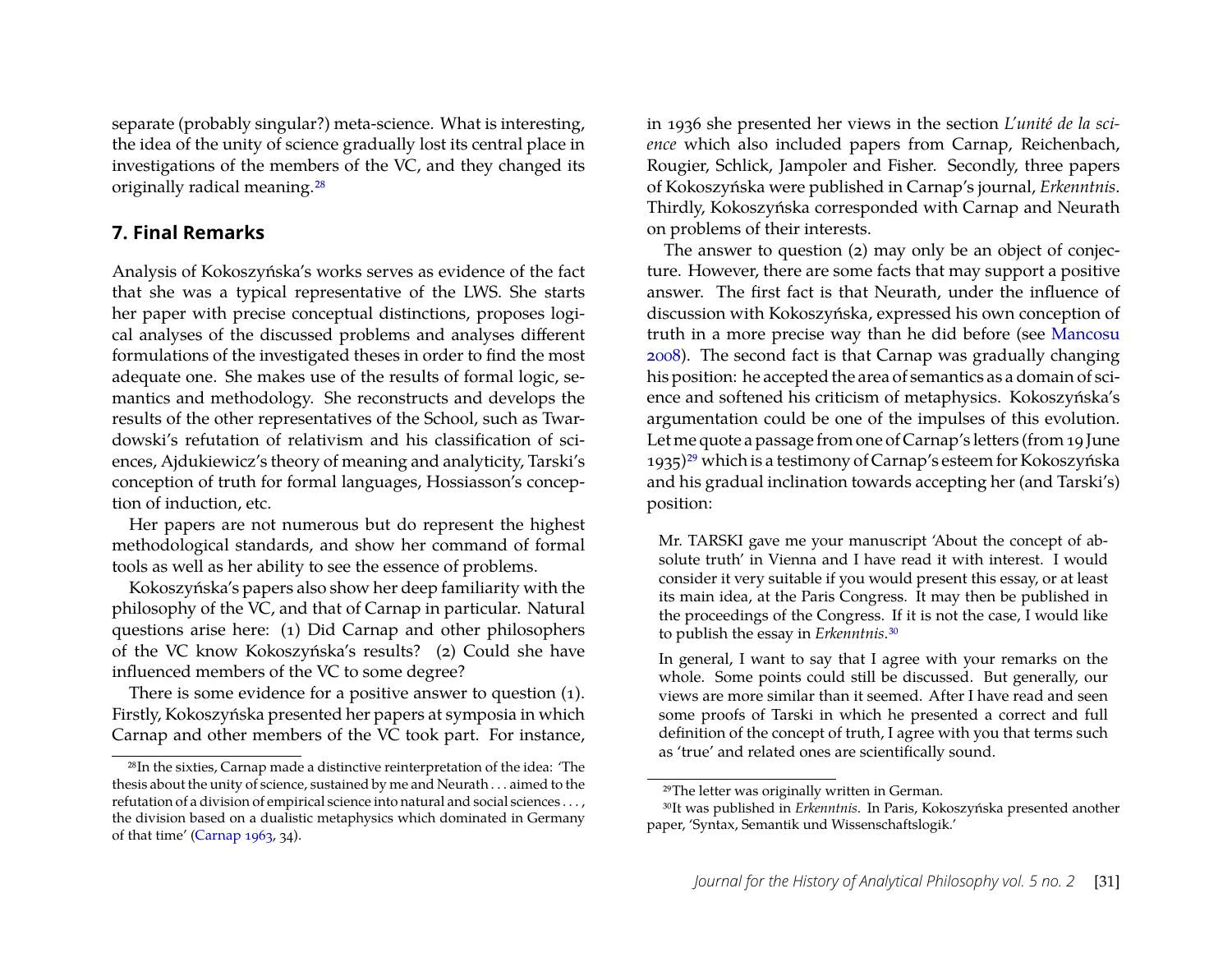My own and other people's earlier scepticism with respect to these terms was historically grounded, as no definition was known, which would be formally correct and avoided antinomies. The theory which uses these terms, the semantics in Tarski's sense, seems to me to be an important domain of science. I think it is a great merit of Tarski that he has opened this new territory. Whether we want to include semantics within the logic of science, is a matter of terminological utility, on which I do not have any fixed opinion. Maybe it would be emotionally closer to me, if only purely logical propositions (i.e. those without descriptive signs) would belong to the logic of science. In this case, one would consider semantics as a part of the theory of knowledge but not as a part of the logic of science. But I will also accept another language convention.

World War II and the events that preceded and followed it had a decisive influence on the history of the LWS. Tarski went to the USA just before the outbreak of the war but many members of the LWS were killed, and others lost their property or scientific output. In 1944 Warsaw was completely destroyed by the Nazi Germans during the Warsaw Uprising. As a result of the Yalta Conference, Lvov became a part of the Soviet Union. Thus, the LWS lost its two important centers. Moreover, for many years, the only official philosophy in Poland was Marxism-Leninism and philosophers of the School were essentially allowed only to teach ideologically neutral logic.

What about Kokoszyńska's career? The upside of the story is that after World War II, thanks to the help of Ajdukiewicz, she received the habilitation and a few years later, the chair of logic in Wrocław (German name: Breslau), a Silesian city incorporated, as a result of the decision of the Big Three (Churchill, Roosevelt and Stalin), into the territory of the Republic of Poland. The downside is that, working behind the iron curtain, for many years she was in fact cut off from direct international cooperation.

#### **Acknowledgements**

The article is a part of the project supported by the National Center of Science, Poland. Project number: 2015/18/E/HS1/00478. I am grateful to participants of the workshop 'Women in Early Analytic Philosophy' (Ghent, October 2015) as well as to the anonymous reviewer, for their comments which helped me to improve the first version of the paper.

> **Anna Brożek** University of Warsaw abrozek@uw.edu.pl

#### <span id="page-14-4"></span>**References**

#### **A. Kokoszyńska's works cited in this paper**

- 1932. 'Z semantyki funkcji zdaniowych [On the Semantics of Propositional Functions].' Księga Pamiatkowa Polskiego To*warzystwa Filozoficznego we Lwowie*, 12 Feb. 1904 – 12 Feb. 1929, pp. 312-313. Lwów: PTF.
- <span id="page-14-2"></span>1934a. Letter to Kazimierz Ajdukiewicz, Kazimierz Twardowski et al., 23 November 1934, Kazimierz Twardowski's Archives, Warsaw. Sign. Akt-K-02-1-16-004.
- 1934b. Letter to Kazimierz Twardowski, 14 December 1934, Kazimierz Twardowski's Archives, Warsaw, Sign. Akt-K-02-1-16- 006.

<span id="page-14-1"></span>1935a. Letter to Kazimierz Twardowski, 18 June 1935, Kazimierz Twardowski's Archives, Warsaw, Sign. Akt-K-02-1-16-012.

- <span id="page-14-3"></span>1935b. Letter to Kazimierz Twardowski, 22 July 1935, Kazimierz Twardowski's Archives, Warsaw, Sign. Akt-K-02-1-16-014.
- <span id="page-14-0"></span>1935c. Letter to Kazimierz Twardowski, 22 August 1935, Kazimierz Twardowski's Archives, Warsaw, Sign. Akt-K-02-1-16- 018.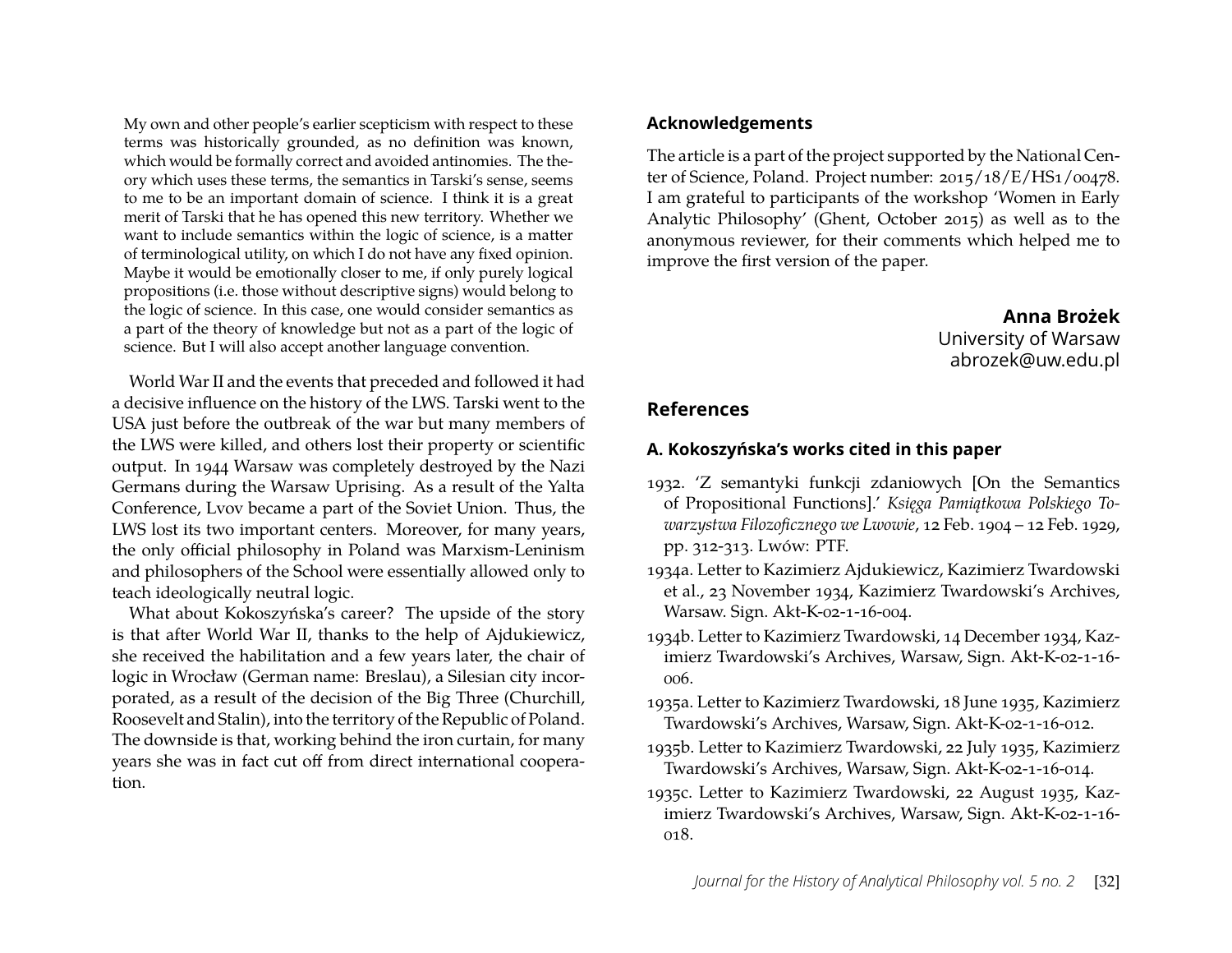- 1936a. 'Logiczna składnia języka, semantyka i logika wiedzy [Logical Syntax of Language, Semantics and Logic of Knowledge].' Przegląd Filozoficzny 39: 38-49.
- 1936b. 'Syntax, Semantik und Wissenschaftslogik.' *Actes du Congrès International de Philosophie Scientifique* 3: 9–14.
- 1936c. 'Über den absoluten Wahrheitsbegriff und einige andere semantische Begriffe.' *Erkenntnis* 6: 143–65.
- <span id="page-15-0"></span>1937a. 'Filozofia nauki w Kole Wiedeńskim [Philosophy of Science in the Vienna Circle].' *Kwartalnik Filozoficzny* 13: 151–65, 181–94.
- <span id="page-15-2"></span>1937b. 'Sur les éléments métaphysiques et empiriques dans la science.' In *Travaux du IXème Congrès International de Philosophie. Congrès Descartes* vol. 4, pp. 108–17. Paris: Hermann et Cie.
- <span id="page-15-1"></span>1938a. 'W sprawie walki z metafizyką [On a Fight Against Metaphysics].' *Przegląd Filozoficzny* 41: 9-24.
- <span id="page-15-3"></span>1938b. 'Bemerkungen über der Einheitswissenschaft.' *Erkenntnis* 7: 325–35.
- 1948a. 'What Means "Relativity of Truth"?' *Studia Philosophica* 3: 167–76.
- 1951. 'A Refutation of the Relativism of Truth.' *Studia Philosophica* 4, 93–149.
- 1957a. 'O dobrej i złej indukcji [On Good and Bad Induction].' *Studia Logica* 5: 43–70. (Includes a summary in English.)
- 1960a. 'O stosowalności metody dedukcyjnej w naukach niededukcyjnych [On the Applicability of the Deductive Method in Non-Deductive Sciences].' *Sprawozdania Wrocławskiego Towarzystwa Naukowego*, Series A, vol. XV: 45–49.
- 1962. 'O dwojakim rozumieniu uzasadniania dedukcyjnego [Two Concepts of Deductive Justification].' *Studia Logica* 13: 177–96.
- 1963a. 'O dedukcji [On Deduction].' *Studia Filozoficzne* 1: 77–86. (Includes a summary in English.)
- 1967a. 'W sprawie różnicy między naukami dedukcyjnymi a niededukcyjnymi [On the Issue of the Difference between Deductive and Non-Deductive Sciences].' In *Fragmenty filozoficzne*, 3rd series, edited by Tadeusz Czeżowski et al., pp. 43– 74. Warsaw: Państwowe Wydawnictwo Naukowe (PWN).
- 1967b. 'W sprawie koncepcji nauk dedukcyjnych [About the Conception of Deductive Sciences].' *Studia Filozoficzne* 1: 57– 63.
- 1969. 'Znaczenie syntaktyczne i znaczenie semantyczne wyrażeń językowych [Syntactic and Semantic Meanings of Language Expressions].' In *Rozprawy filozoficzne*, pp. 143–75. Toruń: Prace Wydziału Filologiczno-Filozoficznego TNT.
- <span id="page-15-4"></span>1973a. 'Metodologiczne problemy integracji nauk [Methodological Problems of Integration of Sciences].' *Studia Filozoficzne* 4: 47–56.

#### **B. Other works by Kokoszyńska published in English, French, and German**

- 1948b. 'On a Certain Condition of Semantic Theory of Knowl-edge.' In Przełęcki and Wójcicki [\(1977\)](#page-17-20), pp. 189-99. Summary: 'On a Certain Condition of a Semantical Theory of Science.' In *Proceedings of the 10th International Congress of Philosophy* (Amsterdam, 11–18 August 1948), vol. I, fasc. II, pp. 773–75. Amsterdam: North-Holland Publishing Company, 1949.
- 1957b. 'Criticism of Some Views on the Relationship Between Logic and Dialectics.' *Studia Filozoficzne. The Summaries of the Articles. Vols. I–III*, pp. 41–43. Warsaw: PWN.
- 1960b. 'Deduction as a Method of Proof.' In *Atti del XII Congresso Internazionale di Filozofia* (Venice, 12–18 September 1958), vol. V., *Lògica, gnoseologia, filosofia della scienza, filozofia del liguaggio*, pp. 271–78 Florence: Sansoni Editore.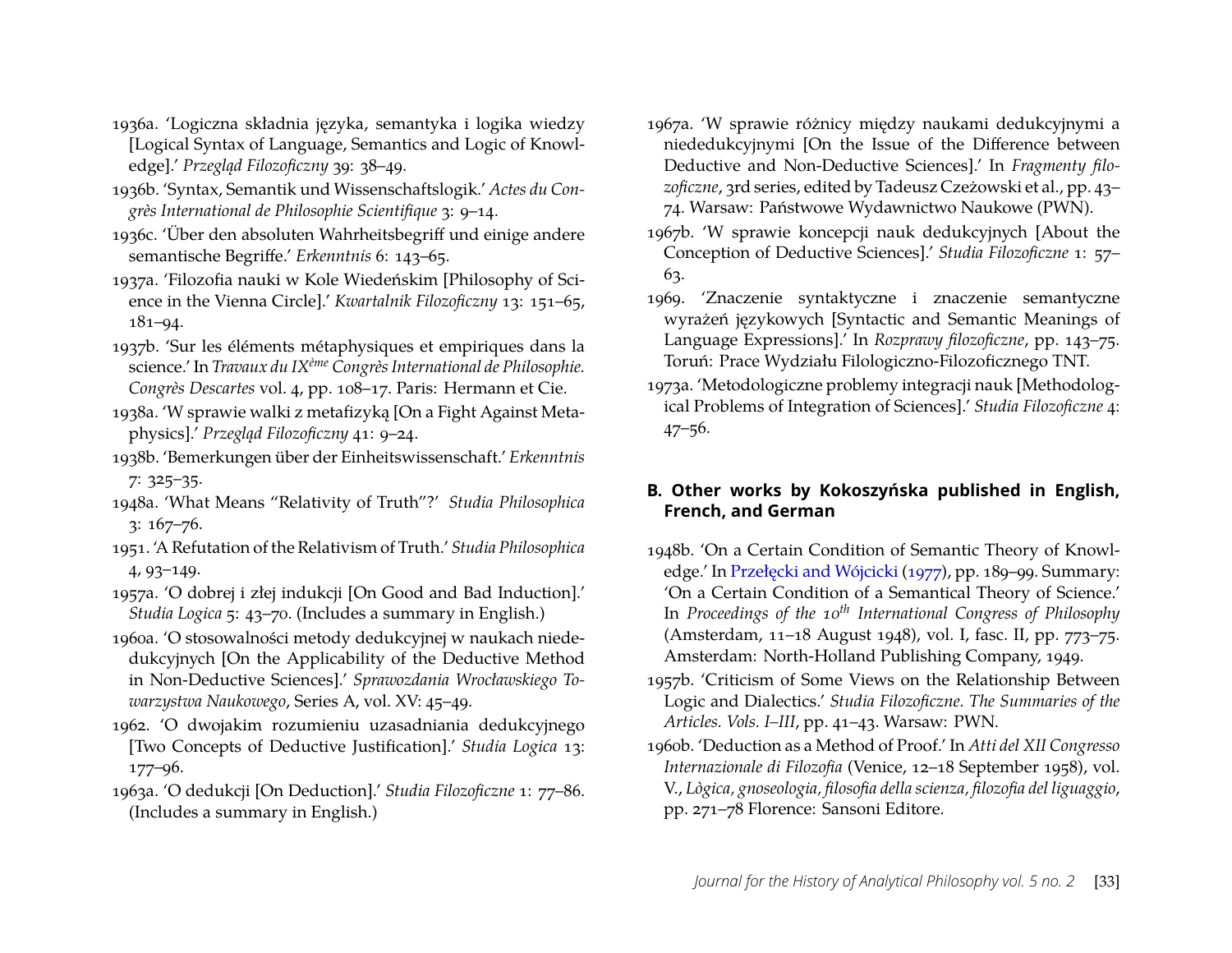- 1963b. 'On Deduction.' In *The Foundations of Statements and Decisions*, edited by Kazimierz Ajdukiewicz, pp. 205–10. Warsaw: PWN, 1965.
- 1967c. 'A Conception of the Deductive Sciences.' *Analele Universitaţii Bucurestţi.* Series: *Acta Logica* X: 105–12. Revised and supplemented version: *Studia Filozoficzne.* Selected articles, vol. IV, pp. 111–17. Warsaw: PWN, 1970.
- 1967d. 'On the Difference Between Deductive and Non-Deductive Science.' In Przełęcki and Wójcicki [\(1977\)](#page-17-20), pp. 201– 31.
- 1968. 'Kazimierz Ajdukiewicz.' In *Contemporary Philosophy: A Survey*, vol. I, edited by Raymond Klibansky, *Logic and Philosophy of Mathematics*, pp. 202–08. Florence: La Nuova Italia Editrice.
- 1973b. 'Toward a General Theory of Definition.' *Abstracts of the XVth World Congress of Philosophy* (Varna, 17–22 September 1973), abstract no. 640. Varna.
- 1976. 'Definitionen in engeren und weiteren Sinne.' *Deutsche Zeitschrift für Philosophie* 14: 1478–93.

Kokoszyńska published also many reviews in *The Journal of Symbolic Logic* (1937–1939, 1946, 1948, 1975) and *Studia Logica* (1958, 1960, 1970). For a full bibliography of her works see Jan Zygmunt, 'Bibliografia prac naukowych Marii Kokoszyńskiej-Lutmanowej [Bibliography of Maria Kokoszyńska-Lutmanowa's Scientific Works].' *Filozofia Nauki* 12: 155–56.

#### **C. Other works cited in this paper**

- <span id="page-16-6"></span>Ajdukiewicz, Kazimierz, 1934. 'Sprache und Sinn.' *Erkenntnis* 4: 100–38.
- <span id="page-16-3"></span>, 1935. 'Der logistische Antiirrationalismus in Polen.' *Erkenntnis* 5: 151–64.
- Blegvad, Mogens, 1989. 'Warsaw, Vienna, Copenhagen.' In [Sza](#page-17-8)[niawski](#page-17-8) [\(1989\)](#page-17-8), pp. 1–8.
- <span id="page-16-7"></span>Bocheński, Józef Maria, 1989. 'Cracow Circle.' In [Szaniawski](#page-17-8)  $(1989)$ , pp. 9–18.
- <span id="page-16-1"></span>Brożek, Anna, Alicja Chybińska, Jacek Jadacki, and Jan Woleński, eds., 2015. *Tradition of the Lvov-Warsaw School: Ideas and Continuations*. Leiden and Boston: Brill–Rodopi.
- <span id="page-16-9"></span>Brożek, Anna, Friedrich Stadler and Jan Woleński, eds., 2017. *The Significance of the Lvov-Warsaw School in European Culture.* Vienna Circle Yearbook, Springer (forthcoming).
- <span id="page-16-8"></span>Cat, Jordi, 2013. 'The Unity of Science.' *The Stanford Encyclopedia of Philosophy*, [https://plato.stanford.edu/entries/](https://plato.stanford.edu/entries/scientific-unity/) [scientific-unity/](https://plato.stanford.edu/entries/scientific-unity/), accessed 19 January 2017.
- <span id="page-16-0"></span>Carnap, Rudolf, 1908–1935. *Diaries*. Transcribed by Brigitta Arden and Brigitte Parakenings. [https://homepage.univie.](https://homepage.univie.ac.at/christian.damboeck/carnap_diaries_2015-2018/diaries_1908-1935_transcriptions_2015.pdf) [ac.at/christian.damboeck/carnap\\_diaries\\_2015-2018/](https://homepage.univie.ac.at/christian.damboeck/carnap_diaries_2015-2018/diaries_1908-1935_transcriptions_2015.pdf) [diaries\\_1908-1935\\_transcriptions\\_2015.pdf](https://homepage.univie.ac.at/christian.damboeck/carnap_diaries_2015-2018/diaries_1908-1935_transcriptions_2015.pdf), accessed 19 January 2017.
- <span id="page-16-5"></span>, 1931. 'Überwindung der Metaphysik durch logische Analyse der Sprache.' *Erkenntnis* 2: 219–41. English translation with additional notes: 'The Elimination of Metaphysics Through Logical Analysis of Language', translated by A. Pap. In *Logical Positivism*, edited by A. J. Ayer, pp. 60–81. New York: The Free Press, 1959.
- , 1935. Letter to Maria Kokoszyńska from 19 June 1935. University of Pittsburgh Libraries, Special Collections Departments, Sign. 088-57-16.
- <span id="page-16-4"></span>, 1963. 'Intellectual Autobiography.' In *The Philosophy of Rudolf Carnap*, edited by P. A. Schilpp, pp. 3–86. La Salle: Open Court.
- <span id="page-16-2"></span>Coniglione, Francesco, Robert Poli, and Jan Woleński, eds., 1993. *Polish Scientific Philosophy. The Lvov-Warsaw School*. Amsterdam: Rodopi.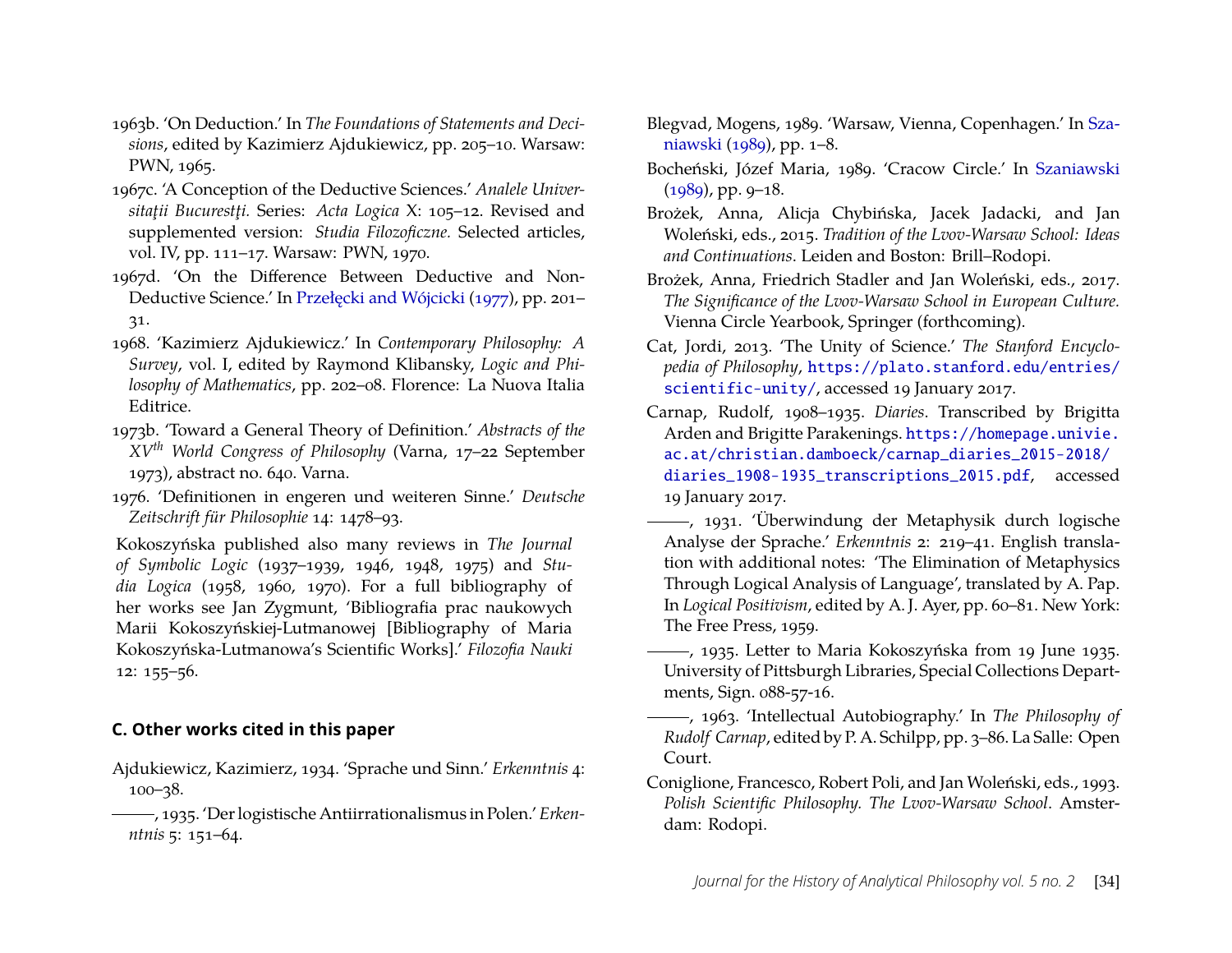- <span id="page-17-19"></span>Creath, Richard, 1996. 'Unity of Science.' In *The Disunity of Science: Boundaries, Contexts, and Power*, edited by Peter Galison and David J. Stump, pp. 158–69. Stanford: Stanford University Press.
- <span id="page-17-16"></span>Dambska, Izydora, 2016. *Knowledge, Language and Silence*. Leiden and Boston: Brill–Rodopi.
- <span id="page-17-1"></span>Feferman, Anita Burdman, 1999. 'How the Unity of Science Saved Alfred Tarski.' In *Alfred Tarski and the Vienna Circle*, edited by Jan Woleński and Eckehart Köhler, pp. 43–52. Dordrecht: Kluwer.
- <span id="page-17-3"></span>Feferman, Anita Burdman and Solomon Feferman, 2004. *Alfred Tarski: Life and Logic.* Cambridge: Cambridge University Press.
- <span id="page-17-13"></span>Hahn, Hans, Otto Neurath and Rudolf Carnap, 1929. *Wissenschaftliche Weltauffassung: Der Wiener Kreis*. Vienna: Verlag. English translation in *Empiricism and Sociology*, edited by M. Neurath and R. S. Cohen, pp. 299–318. Dordrect and Boston: D. Reidel.
- <span id="page-17-2"></span>Jadacki, Jacek, 2002. Introduction to Maria Kokoszyńska, 'Co to znaczy "relatywność prawdy"? [What Means "Relativity of Truth"?].' *Filozofia Nauki* 3: 149–58.
- <span id="page-17-5"></span>, 2009. *Polish Analytical Philosophy*. Warsaw: Wydawnictwo Naukowe Semper.
- <span id="page-17-6"></span>Kijania-Placek, Katarzyna and Jan Woleński, eds., 1998. *The Lvov-Warsaw School and Contemporary Philosophy.* Dordrecht, Boston and London: Kluwer.
- <span id="page-17-17"></span>Kotarbiński, Tadeusz, 1929. *Elementy teorii poznania, logiki formalnej i metodologii nauk*. Lwów: Ossolineum. Published in English as: *Gnosiology: The Scientific Approach to the Theory of Knowledge*, trans. by O. Wojtasiewicz. Oxford: Pergamon Press, 1966.
- <span id="page-17-12"></span>Łukasiewicz, Jan, 1912. 'O twórczości w nauce [On creativity in science].' In *Księga pamiatkowa ku uczczeniu 250-tej rocznicy założenia Uniwersytetu Lwowskiego przez króla Jana Kazimierza r. 1661,* vol. 1. Lwów: Uniwersytet Lwowski.

<span id="page-17-15"></span>, 1936. 'Logistyka a filozofia [Logistic and Philosophy].' Przegląd Filozoficzny 39: 115-31.

- <span id="page-17-7"></span>Murawski, Roman, 2014. *The Philosophy of Mathematics and Logic in the 1920s and 1930s in Poland*. Basel: Birkhäuser.
- <span id="page-17-9"></span>Nagel, Ernest, 1936. 'Impressions and Appraisals of Analytic Philosophy in Europe.' *Journal of Philosophy* 33: 5–24.
- <span id="page-17-18"></span>Neurath, Otto, 1938. 'Zu den Vorträgen von Black, Kokoszyńska, Williams.' *Erkenntnis* 7: 371–74.
- <span id="page-17-20"></span>Przełęcki, Marian and Ryszard Wójcicki, eds., 1977. *Twenty-Five Years of Logical Methodology in Poland*. Warsaw and Dordrecht: PWN–Reidel.
- <span id="page-17-4"></span>Rojszczak, Artur, 1998. Truth-bearers from Twardowski to Tarski. In [Kijania-Placek and Woleński](#page-17-6) [\(1998\)](#page-17-6), pp. 73–84.
- <span id="page-17-14"></span>Simons, Peter, 2017. 'Logical Philosophy, Anti-Irrationalism, and Gender Equality: Three Positives of the Lvov-Warsaw Enlightenment.' In [Brożek, Stadler and Woleński](#page-16-9) [\(2017\)](#page-16-9).
- <span id="page-17-8"></span>Szaniawski, Klemens, ed., 1989. *The Vienna Circle and the Lvov-Warsaw School*. Dordrecht, Boston and London: Kluwer.
- Suchmiel, Jadwiga, 2000. *Działalność naukowa kobiet w Uniwer*sytecie we Lwowie do roku 1939. Częstochowa: Wydawnictwo WSP.
- <span id="page-17-0"></span>Tałasiewicz, Mieszko, 2001. 'Maria Kokoszyńska-Lutmanowa: Methodology, Semantics, Truth.' In *Polish Philosophers of Science and Nature in the 20th century*, edited by Władysław Krajewski, pp. 129–33. Amsterdam and New York: Rodopi.
- <span id="page-17-10"></span>Twardowski, Kazimierz, 1904. 'Przemówienie na otwarciu Polskiego Towarzystwa Filozoficznego we Lwowie [Speech at the Opening of the Polish Philosophical Society in Lvov].' Przegląd *Filozoficzny* 7: 239–43.
- <span id="page-17-11"></span>, 1919. 'O jasnym i niejasnym stylu filozoficznym [On Clear amd Unclear Philosophical Style].' *Ruch Filozoficzny* 5: 25–27. English translation in *On Actions, Products and Other Topics in Philosophy*, edited by by Johannes Brandl and Jan Woleński, pp. 257–59. Amsterdam and Atlanta: Rodopi, 1998.